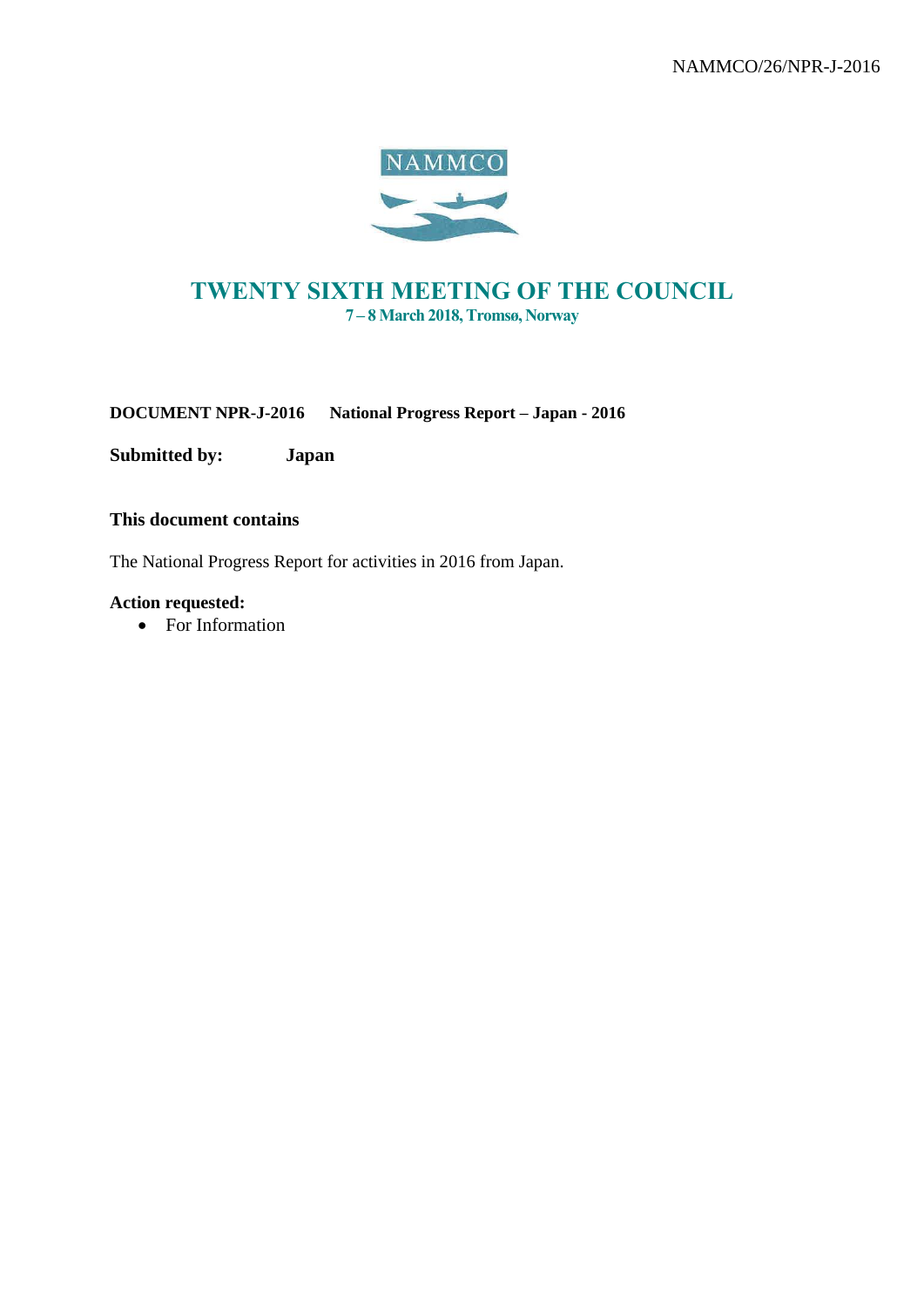# **Japan. Progress report on small cetacean research, April 2015 to March 2016, with statistical data for the**  *calendar year* **2015**

COMPILED BY HIDEYOSHI YOSHIDA *National Research Institute of Far Seas Fisheries, Japan Fisheries Research and Education Agency 2-12-4 Fukuura, Kanazawa-ku, Yokohama, Kanagawa 236-8648, Japan* 

This report summarizes statistical data on small cetacean fisheries in 2015 (calendar year) as well as researches conducted during the period from April 2015 to March 2016 by the National Research Institute of Far Seas Fisheries (hereafter NRIFSF) of the Japan Fisheries Research and Education Agency (hereafter FRA) and the Fisheries Agency of the Ministry of Agriculture, Forestry and Fisheries, the Government of Japan (hereafter FAJ) with the cooperation of other related organizations. This report covers information on small cetaceans which is not included in the "National Progress report", https://portal.iwc.int/progressreportspublic (submitted to the IWC/SC/66b meeting). The Government of Japan considers management of small cetaceans is outside the competence of the International Convention for the Regulation of Whaling.

| Common name                 | Scientific name               | Area/stock(s)                                      | Items referred to                                    |
|-----------------------------|-------------------------------|----------------------------------------------------|------------------------------------------------------|
| Dall's porpoise             | Phocoenoides dalli            | Off Pacific coast, and Sea of<br>Japan             | 2.1.1, 5.1, 5.2.2, 5.3, 8.1                          |
| Finless porpoise            | Neophocaena phocaenoides      | Coastal waters of Japan                            | 2.1.1, 2.2, 5.2.2, 5.3, 8.1, 8.2                     |
| Pacific white-sided dolphin | Lagenorhynchus<br>obliquidens | Off Pacific coast, and Sea of<br>Japan             | 2.1.1, 3.1.3, 3.2, 4.2, 5.1, 5.2.2,<br>5.3           |
| Striped dolphin             | Stenella coeruleoalba         | Western North Pacific                              | 2.1.1, 4.2, 4.4, 5.1, 5.3                            |
| Pantropical spotted dolphin | Stenella attenuata            | Off Pacific coast                                  | 2.1.1, 3.1.3, 3.2, 4.1, 4.4, 5.1                     |
| Bottlenose dolphin          | Tursiops truncatus            | Off Pacific coast, and East<br>China Sea           | 2.1.1, 3.1.2, 3.1.3, 4.1, 4.2, 4.4,<br>5.1, 5.3, 8.2 |
| Risso's dolphin             | Grampus griseus               | Western North Pacific                              | 2.1.1, 4.2, 4.4, 5.1, 5.3                            |
| Short-finned pilot whale    | Globicephala<br>macrorhynchus | Western North Pacific, and<br>East China Sea       | 2.1.1, 4.2, 4.4, 5.1, 5.3                            |
| False killer whale          | Pseudorca crassidens          | Off Pacific coast and East<br>China Sea            | 2.1.1, 4.2, 5.1                                      |
| Killer whale                | Orcinus orca                  | Coastal waters of Japan                            | 2.1.1, 2.1.2, 8.1                                    |
| Baird's beaked whale        | Berardius bairdii             | Off Pacific coast, Sea of<br>Japan and Okhotsk Sea | 2.1.1, 2.1.2, 4.2, 4.4, 5.1, 5.3, 8.1                |
| Additional species          |                               | Around Japan                                       | 2.1.1, 4.1, 5.2.2, 5.3                               |

## **1. SPECIES AND STOCKS STUDIED**

## **2. SIGHTINGS DATA**

#### **2.1 Field work**

#### *2.1.1 Systematic*

The NRIFSF and FAJ conducted two dedicated shipboard sighting surveys using research vessels in the North Pacific. All of the vessels are equipped with a top barrel. During the cruises, the following provisional numbers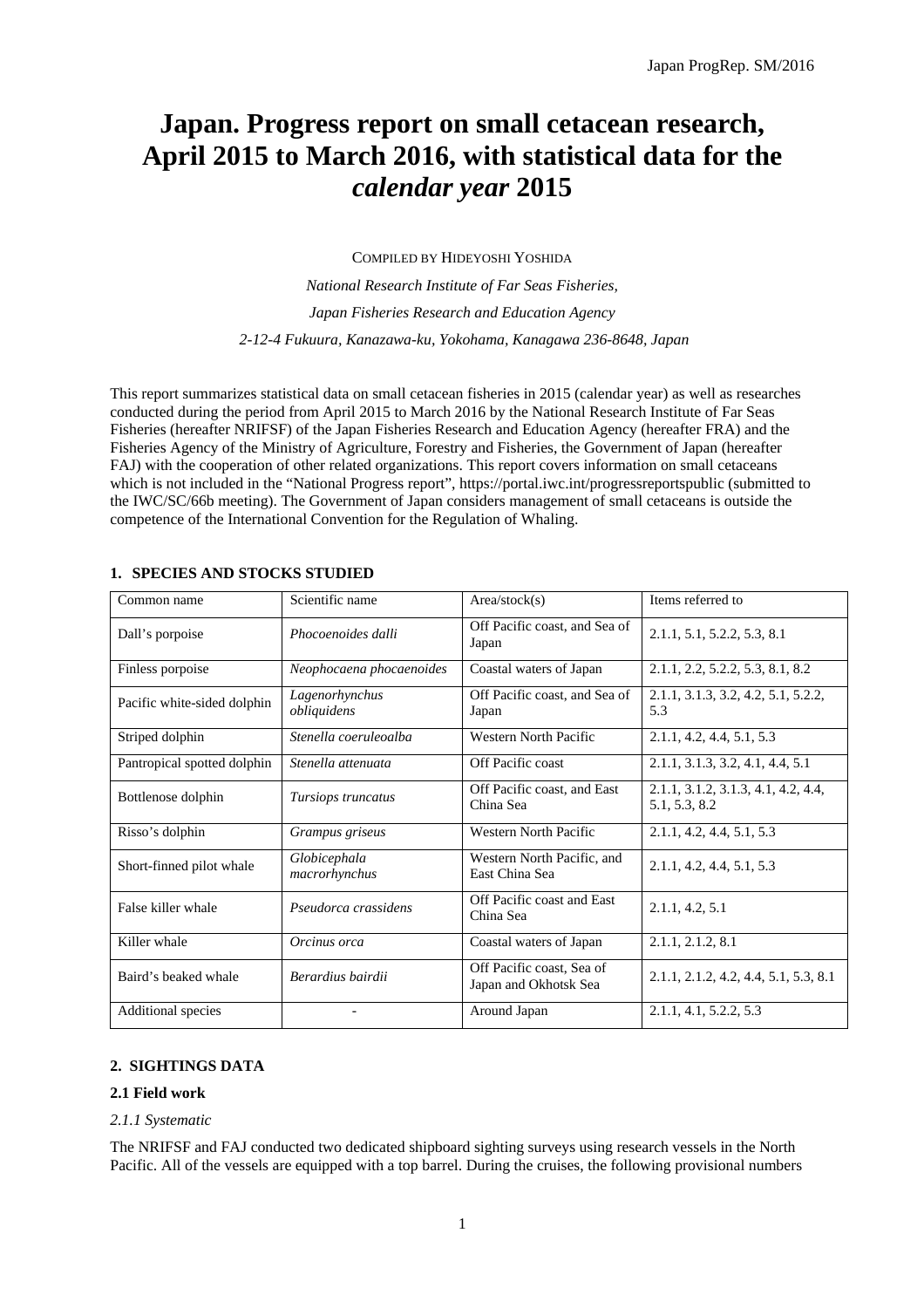of small cetaceans were sighted. The sightings of large cetaceans were described in the National Progress report submitted to the IWC/SC/66b meeting.

| Table 1. Sightings of small cetaceans by dedicated shipboard surveys during the period from April 2015 to March 2016. |  |  |  |  |
|-----------------------------------------------------------------------------------------------------------------------|--|--|--|--|
|                                                                                                                       |  |  |  |  |

| Species                                    | Date              | Area                  | No. of sightings | Contact institute |
|--------------------------------------------|-------------------|-----------------------|------------------|-------------------|
| dalli-type<br>Dall's porpoise              | 27/07/15-11/09/15 | western North Pacific | 9                |                   |
| Pacific white-sided<br>dolphin             | 27/07/15-11/09/15 | western North Pacific | $\mathbf{1}$     |                   |
| Striped dolphin                            | 27/07/15-11/09/15 | western North Pacific | 21               |                   |
| Pantropical spotted                        | 21/05/15-8/06/15  | western North Pacific | 6                |                   |
| dolphin                                    | 27/07/15-11/09/15 |                       | $\mathbf{1}$     |                   |
| Short-beaked common<br>dolphin             | 27/07/15-11/09/15 | western North Pacific | 3                |                   |
| Rough-toothed dolphin                      | 21/05/15-8/06/15  | western North Pacific | $\overline{c}$   |                   |
|                                            | 27/07/15-11/09/15 |                       | $\mathbf{1}$     | <b>NRIFSF</b>     |
| Bottlenose dolphin                         | 21/05/15-8/06/15  | western North Pacific | 5                |                   |
|                                            | 27/07/15-11/09/15 |                       | 3                |                   |
| Killer whale                               | 21/05/15-8/06/15  | western North Pacific | 3                |                   |
| Northern form short-<br>finned pilot whale | 27/07/15-11/09/15 | western North Pacific | 5                |                   |
| Southern form short-                       | 21/05/15-8/06/15  | western North Pacific | $\overline{c}$   |                   |
| finned pilot whale                         | 27/07/15-11/09/15 |                       | $\overline{4}$   |                   |
| False killer whale                         | 21/05/15-8/06/15  | western North Pacific | 3                |                   |
| Risso's dolphin                            | 21/05/15-8/06/15  | western North Pacific | $\overline{c}$   |                   |
|                                            | 27/07/15-11/09/15 |                       | 13               |                   |
| Melon-headed whale                         | 21/05/15-8/06/15  | western North Pacific | $\mathbf{1}$     |                   |
|                                            | 27/07/15-11/09/15 |                       | $\mathbf{1}$     |                   |
| Pygmy killer whale                         | 21/05/15-8/06/15  | western North Pacific | $\overline{c}$   |                   |
| Baird's beaked whale                       | 27/07/15-11/09/15 | western North Pacific | 15               | <b>NRIFSF</b>     |
| Cuvier's beaked whale                      | 27/07/15-11/09/15 | western North Pacific | $\mathbf{1}$     |                   |
| Stejneger's beaked<br>whale                | 27/07/15-11/09/15 | western North Pacific | $\overline{2}$   |                   |
| Longman's beaked whale                     | 21/05/15-8/06/15  | western North Pacific | $\mathbf{1}$     |                   |

No. of sightings indicates number of schools sighted. All sightings were made by the following two shipboard surveys.

1) Small cetacean sighting survey in the East China Sea and waters around Nansei Islands, using the research vessel *Shunyo-maru*. Research period was from 21 May to 8 June 2015.

2) Sighting survey for Baird's beaked whales in the Japanese Pacific coast, using the research vessel *Kaiyo-maru No.8*. Research period was from 27 July to 11 September 2015.

In cooperation with the Whale Watching Association in Tosa Bay (WATB), the NRIFSF conducted a sighting survey for Bryde's whales in the coastal waters off Kochi in July 2015, using a total of ten whale watching boats belong to the WATB. The boats (5 -10t) were without top barrels, and sighting information derived from those boats are excluded from the above table. The survey lasted five days in July, and Toshiya Kishiro (NRIFSF\*), six research assistants and ten fishermen members of WATB acted as the researchers on board. Besides Bryde's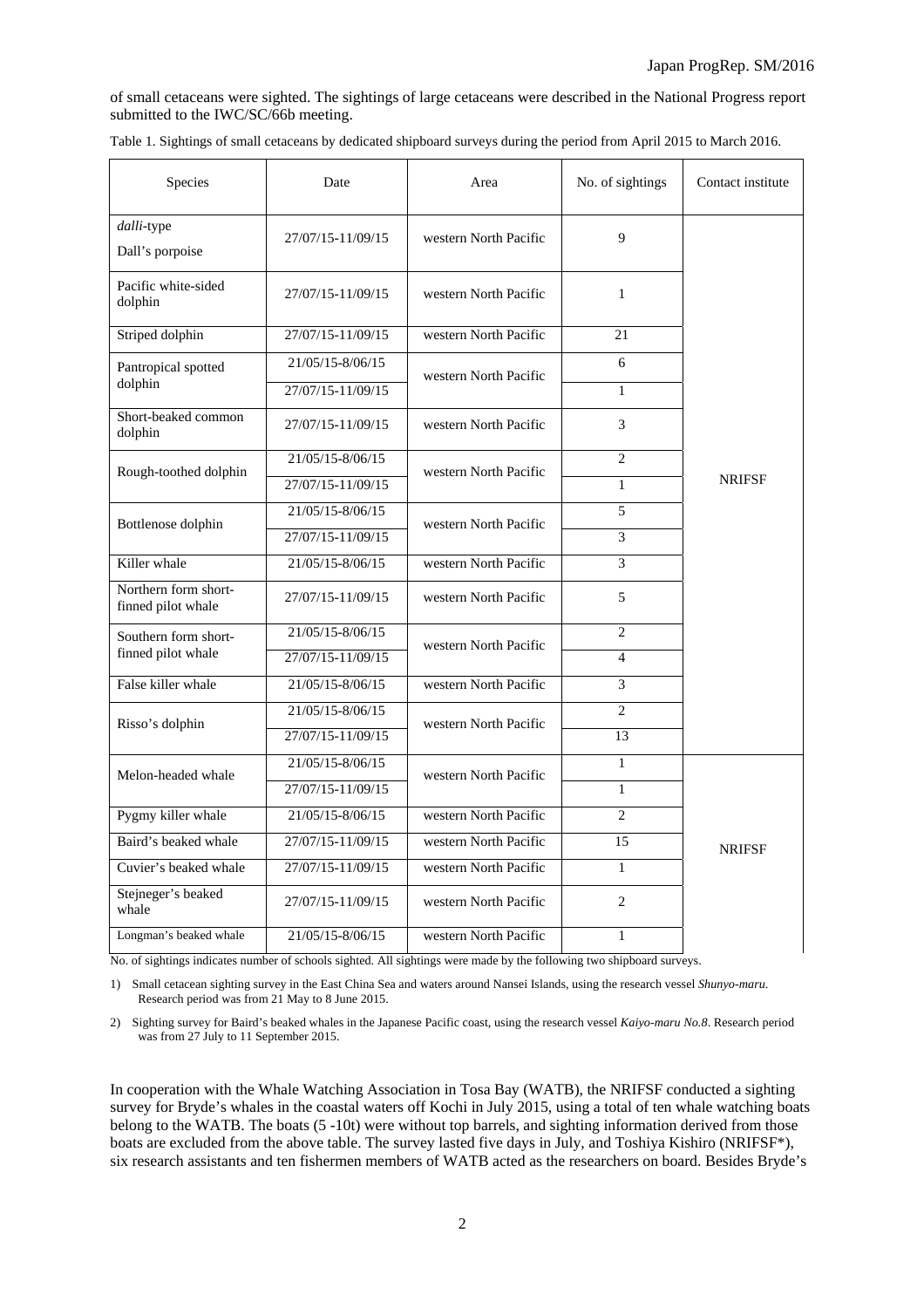whale sightings, a total of two schools (330 animals) of long-beaked common dolphins were sighted. (\*current affiliation: Japan Fisheries Research and Education Agency, Headquarters, Research Management Department)

 Two aerial sighting surveys were conducted to obtain information on distribution and abundance of cetaceans inhabiting Japanese coastal waters. Waters off Kushiro was surveyed from 15 to 17 September 2015. Tomio Miyashita (NRIFSF), Hideyoshi Yoshida (NRIFSF), and Kaoru Hattori (Hokkaido National Fisheries Institute) searched the sea surface for cetaceans, from a small plane (twin engines, babble window) flying at 135 knots and 700 feet in altitude. They searched 1,519 nautical miles and encountered an individual of killer whale, an individual of beluga whale, 64 schools (219 individuals) of Dall's porpoises, and 11 schools (30 animals) of harbor porpoises. Aerial sighting survey for finless porpoises was conducted in the Seto Inland Sea from 30 July to 4 August 2015, from a small plane (single engine, high-wing). Yoshida, Kiyomi Nakamura (Suma Aqualife Park Kobe), Tomomi Aiso (Shimonoseki Marine Science Museum), Futoshi Akagi (Miyajima Aquarium), and Megumi Ishikawa (Osaka Aquarium Kaiyukan) searched the sea surface for finless porpoises, from a plane flying at 80 knots and 500 feet in altitude. They surveyed 1,450 nautical miles and encountered the 203 schools (354 animals) of finless porpoises. Other species were not sighted.

#### *2.1.2 Opportunistic, platforms of opportunity*

Opportunistic sighting data have been collected during small-type whaling and dolphin fishery operations. They mainly consist of sightings of target species within the fishing grounds (e.g. Baird's beaked whales, southern form short-finned pilot and false killer whales, Risso's, bottlenose, striped, spotted and pacific white-sided dolphins).

During the JARPN II coastal component off Kushiro, northeast Japan conducted in September and October 2015, sightings of 5 schools (17 animals) of Baird's beaked whales and of 29 schools (147 animals) of killer whales were reported by the small-type whaling vessels.

#### **2.2 Analyses/development of techniques**

Yu Kanaji (NRIFSF) forwarded analyses to estimate spatial distribution and abundance for several small odontocetes using long-term sighting data.

Yoshida, Nakamura, Aiso, Akagi, and Ishikawa conducted abundance estimation of finless porpoises in the Seto Inland Sea, using sighting data from 2015 aerial sighting survey.

#### **3. MARKING DATA**

#### **3.1 Field work**

*3.1.1 Natural marking data* 

Natural marking was not applied.

#### *3.1.2 Artificial marking data*

Under the cooperation between the NRIFSF and the Taiji Whale Museum, 53 bottlenose dolphins taken by the Taiji dolphin drive fishery during a period from 18 September 2015 to 11 February 2016 were released to the ocean, with the small plastic tags attached on their dorsal fin.

#### *3.1.3 Telemetry data*

Kanaji deployed pop-up archival transmitting (PAT) tags (miniPAT, Wildlife Computers) on a pantropical spotted dolphin and a bottlenose dolphin swimming in the East China Sea in May–June. The lengths of tagging period were 11 and 10 days, respectively.

 Shingo Minamikawa (NRIFSF) deployed pop-up archival transmitting (PAT) tags (miniPAT, Wildlife Computers) on a Pacific white-sided dolphin swimming in the western North Pacific (coastal area of Japan) in August. The lengths of tagging period were 7days.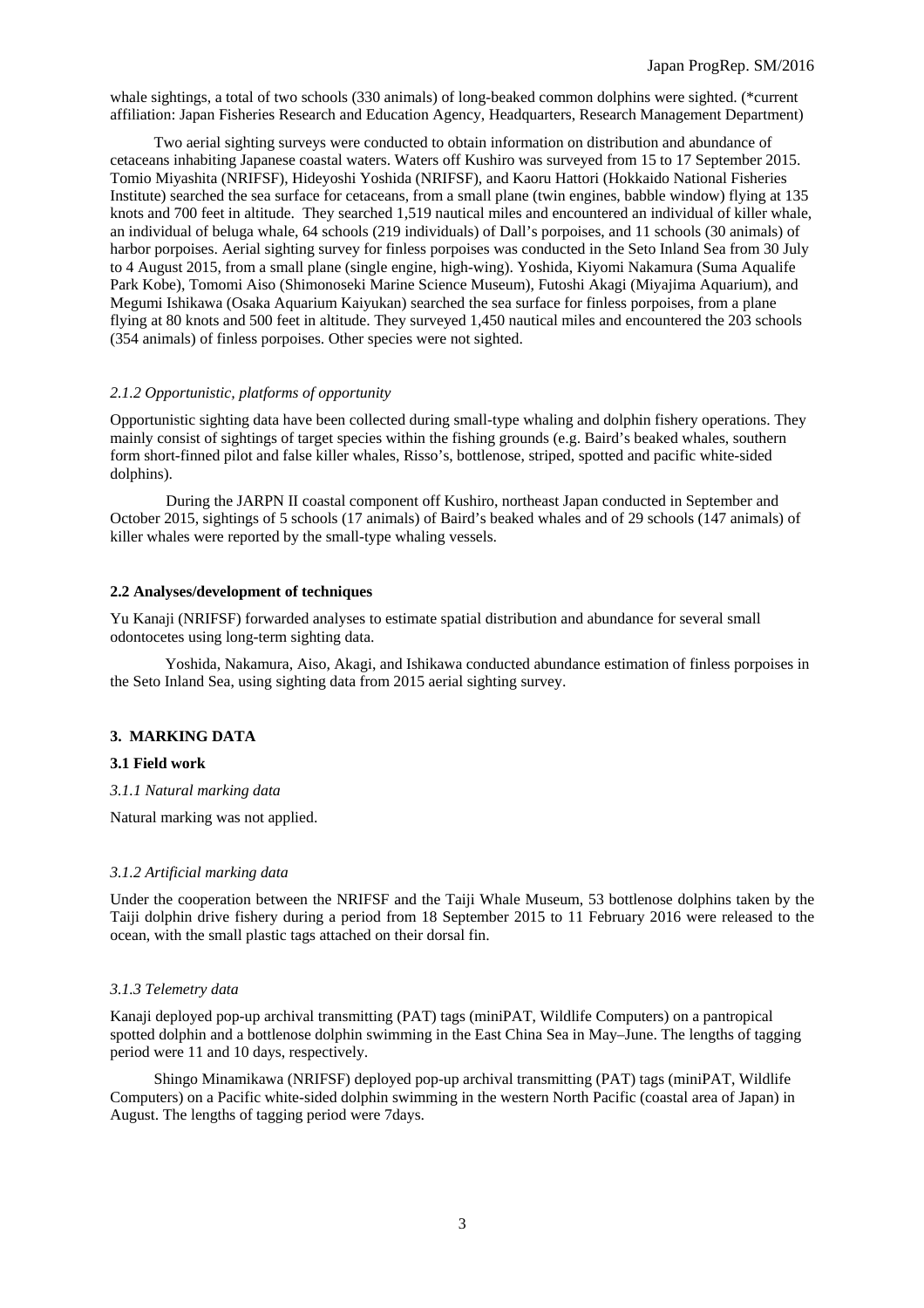| <b>Species</b>                 | Tag type | No. deployed | No. popped up | No. retrieved | Contact institute |
|--------------------------------|----------|--------------|---------------|---------------|-------------------|
| Pacific white-sided<br>dolphin | miniPAT  |              |               |               | <b>NRIFSF</b>     |
| Pantropical spotted<br>dolphin | miniPAT  |              |               |               | <b>NRIFSF</b>     |
| Bottlenose dolphin             | miniPAT  |              |               |               | <b>NRIFSF</b>     |

Table 2.1. PAT data of small cetaceans collected during the period from April 2015 to March 2016.

#### **3.2 Analyses/development of techniques**

Minamikawa proceeded the analysis of the PAT tag data of each of a Pacific white-sided dolphin, a pantropical spotted dolphin and a bottlenose dolphin.

#### **4. TISSUE/BIOLOGICAL SAMPLES COLLECTED**

#### **4.1 Biopsy samples**

During the two shipboard surveys mentioned in 2.1.1, 10 biopsy samples were collected from small cetaceans as show in Table 3.

| Species                        | Area/stock      | no. collected | Archived(<br>Y/N | No.<br>analyzed | Total<br>holdings | Contact institute |
|--------------------------------|-----------------|---------------|------------------|-----------------|-------------------|-------------------|
| Pantropical Spotted<br>dolphin | W North Pacific |               | v                | $\Omega$        | 5                 | <b>NRIFSF</b>     |
| Bottlenose dolphin             | W North Pacific | 4             | v                | $\Omega$        | 4                 | <b>NRIFSF</b>     |
| Rough-toothed dolphin          | W North Pacific |               | v                | $\theta$        |                   | <b>NRIFSF</b>     |

Table 3. Biopsy samples of small cetaceans collected during the period from April 2015 to March 2016.

#### **4.2 Samples from directed catches or bycatches**

Samples of small cetaceans from commercial catches collected during the period from April 2015 to March 2016 are shown in Table 4.

 The national quota of Baird's beaked whales was 66 animals for small-type whaling. Fishing season was from 25 May to 25 June for land station in Hakodate on the Sea of Japan coast, 20 June to 21 August for land station in Wadaura on the Pacific coast, 20 June to 31 August and 31 October to 28 November for land station in Ayukawa on the Pacific coast, 1 to 13 August for land station in Abashiri on the Okhotsk coast. A total of 57 whales (ten off Hakodate, two off Abashiri, 45 off the Pacific coast) were taken by five catcher boats (*Seiwamaru*, *Kohei-maru #8*, *Taisho-maru #28, Katsu-maru #7* and *Sumitomo-maru #51*). All the catches were examined and biological samples were taken by three researchers.

 The national quota of northern form short-finned pilot whales for small-type whaling was 36 animals. Fishing season was set for two boats (*Kohei-maru* #*8* and *Taisho-maru* #28) in the same periods of the operations for Baird's beaked whales, but operation was not conducted for the pilot whales.

 The national quota of southern form short-finned pilot whales for small-type whaling was 36 animals. From 5 May to 21 August 2015, 15 animals were taken by three catcher boats (*Seiwa-maru, Katsu-maru #7* and *Sumitomo-maru #51*) at Taiji land station, and five animals was taken by *Sumitomo-maru #51* at Wadaura land station. In addition, a national quota of twenty false killer whales for small-type whaling in Taiji in the same periods of the operations for southern from short-finned pilot whales was set, but no false killer whales were encountered during the period. All the catch animals were examined and biological samples were taken by the researchers.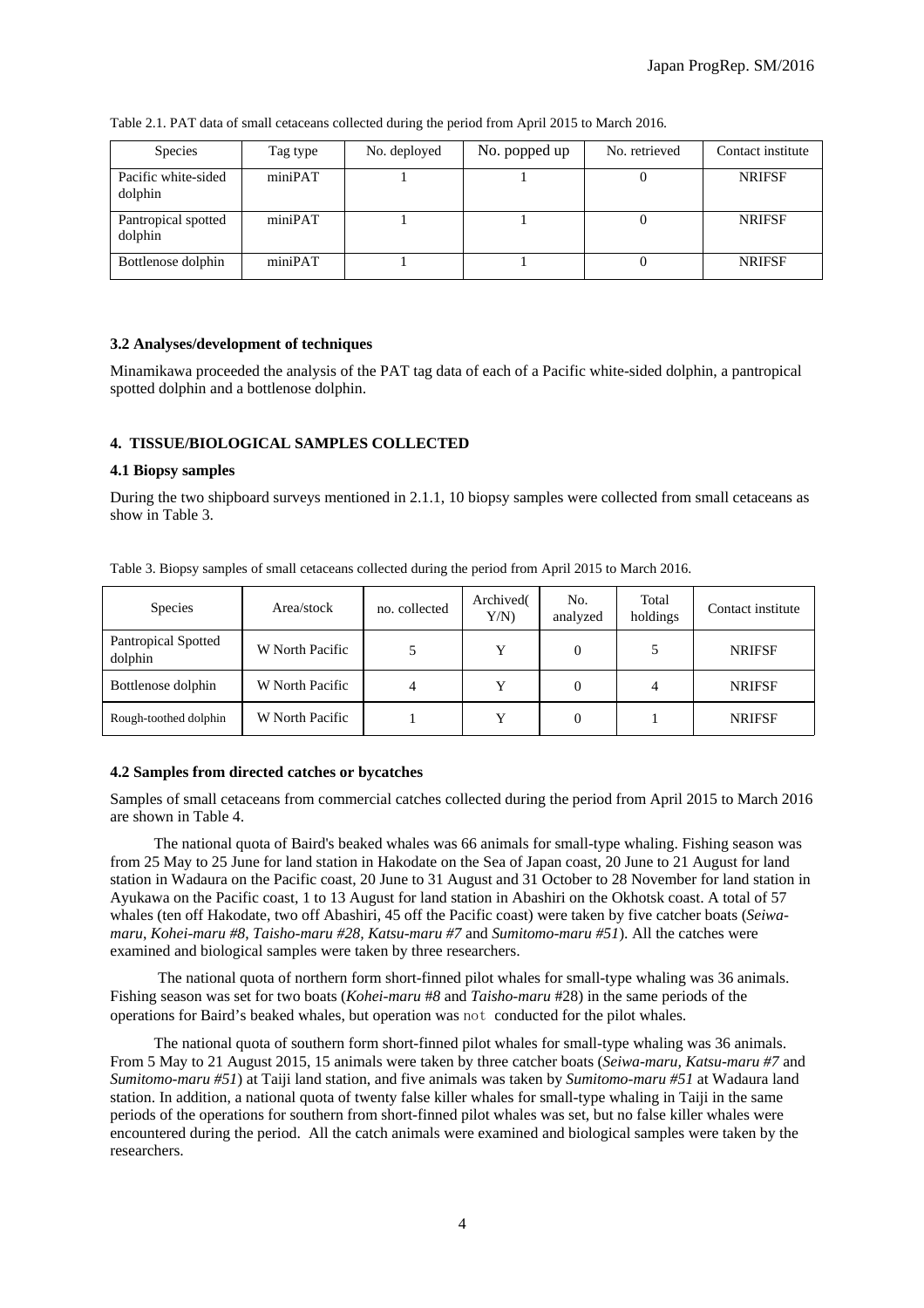Under contract with FRA and supervised by NRIFSF, the Tokai University collected stomach contents of two southern form short-finned pilot whales and a Risso's, 6 bottlenose, and 5 striped dolphins caught by hand harpoon fisheries and small-type whaling off Taiji, for feeding habit studies.

 The surveys for catches of drive fisheries in Taiji to collect data and samples for life history and genetic studies were conducted by eight researchers during the periods from 11 November to 24 December 2015, and 6 January to 28 February 2016. They examined 46 southern form short-finned pilot whales, and 428 striped, 66 bottlenose, 123 Risso's, and two Pacific white-sided dolphins.

Okinawa Prefectural Government requested fishermen to collect teeth and skin samples as a part of supervision of the fishery, from southern form short-finned pilot whales, and bottlenose dolphins which were caught by hand harpoon fishery (crossbow fishery) in Okinawa in 2015 season. Those samples will be sent to NRIFSF for age determination and genetic examinations.

 Sample collection of small cetaceans from bycatches by the NRIFSF was not conducted during the period from April 2015 to March 2016.

| Species                                    | Area                     | Tissue type $(s)$                     | No.<br>Collected | Archived<br>(Y/N) | <b>Contact Institute</b> |
|--------------------------------------------|--------------------------|---------------------------------------|------------------|-------------------|--------------------------|
|                                            | Western North<br>Pacific | To, Ma, O, U, Te, E, V,<br>and Sk     | 45               | Y                 |                          |
| Baird's beaked whale                       | Okhotsk Sea              | To, Ma, O, U, Te, E, V,<br>and Sk     | $\overline{c}$   | Y                 |                          |
|                                            | Sea of Japan             | To, Ma, O, U, Te, E, V,<br>and Sk     | 10               | Y                 |                          |
| Southern form short-<br>finned pilot whale | Western North<br>Pacific | To, Ma, O, U, Te, E, V, Sk,<br>and St | 66               | Y                 | <b>NRIFSF</b>            |
| Risso's dolphin                            | Western North<br>Pacific | To, Ma, O, U, Te, sk, and<br>St       | 123              | Y                 |                          |
| Bottlenose dolphin                         | Western North<br>Pacific | To, Ma, O, U, Te, sk, and<br>St       | 66               | Y                 |                          |
| Striped dolphin                            | Western North<br>Pacific | To, Ma, O, U, Te, sk, and<br>St       | 428              | Y                 |                          |
| Pacific white-sided<br>dolphin             | Western North<br>Pacific | To, Ma, O, U, Te, and sk              | 2                | Y                 |                          |

Table 4. Samples of small cetaceans from direct catches collected during the period from April 2015 to March 2016.

E: epidydymis, Ma: mammary gland, O: ovaries, Sk: skin, St: stomach content, Te: testis, To: tooth, U: uterine horn, V: vertebral epiphysis.

#### **4.3 Samples from stranded animals**

Sample collection from stranded small cetaceans by the NRIFSF was not conducted during the period from April 2015 to March 2016.

#### **4.4 Analyses/development of techniques**

Kishiro and Kozue Ishida (Tokyo University of Marine Science and Technology) determined age of 79 Baird's beaked whales caught by small-type whaling at the Pacific coast in 2012 and 2014, using teeth samples, and examined age dependent change on the external morphology of teeth of Baird's beaked whales.

 Kishiro examined ovaries samples from a total of 147 animals and histological samples of testis from a total of 163 animals (Baird's beaked whales, southern form short-finned pilot whales, bottlenose, striped, pantropical spotted and Risso's dolphins) taken by small-type whaling and hand-harpoon fisheries for determination of the sexual maturity. Kishiro also examined vertebral samples of a total of 222 animals (Baird's beaked whales, and southern and northern form of short-finned pilot whales) for determination of the physical maturity.

 Hikari Maeda (NRIFSF) determined ages of a total of 95 animals (southern form short-finned pilot whales and bottlenose dolphins) taken by hand harpoon fishery in Okinawa and drive fishery in Taiji. Maeda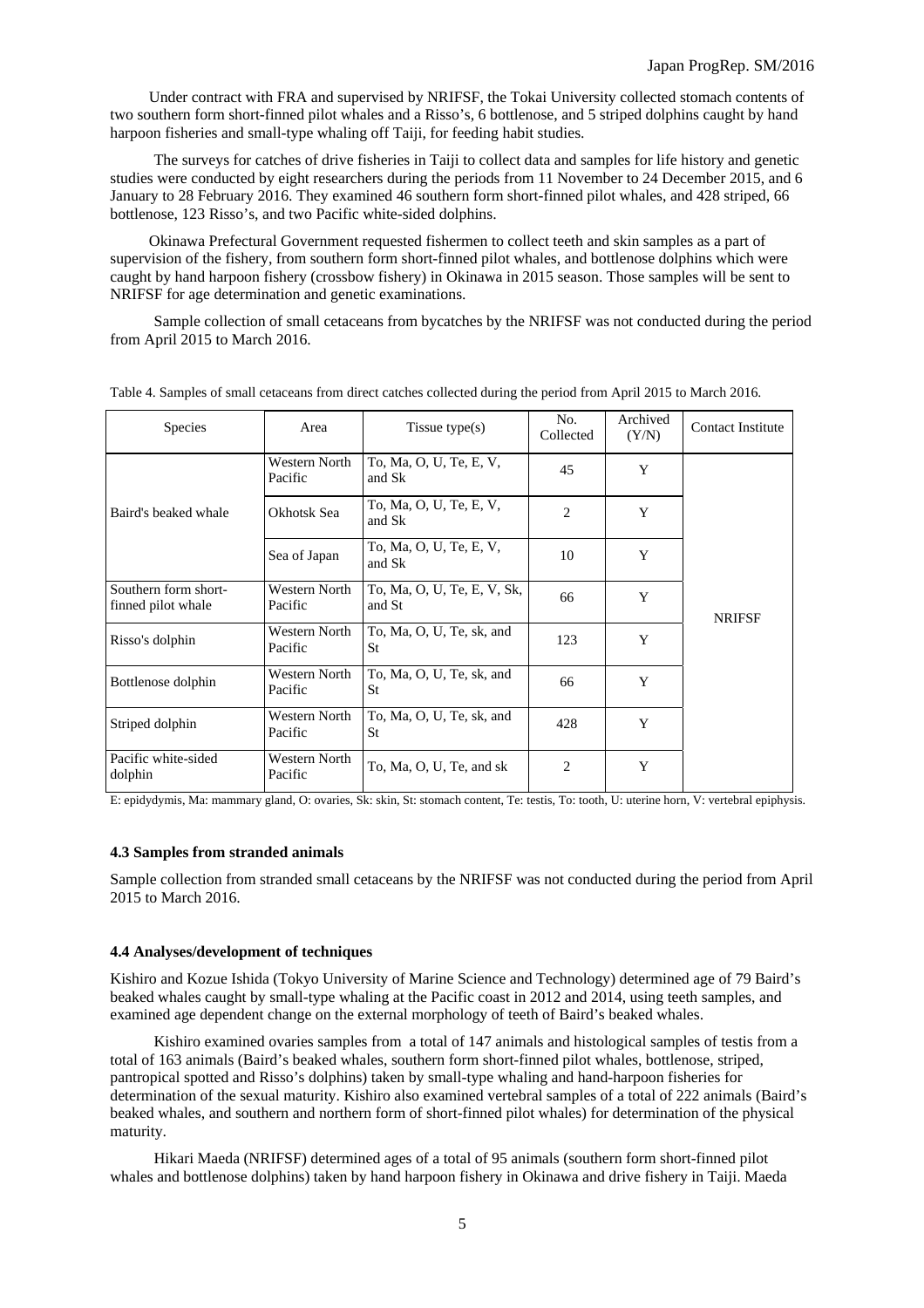also examined ovaries samples of 12 southern form short-finned pilot whales and histological samples of testis, mammary gland, and uterine horn of a total of 104 animals (southern form short-finned d pilot whales and bottlenose dolphins) taken by drive fishery in Taiji for determination of the sexual maturity.

 Yoshida carried forward the mtDNA sequence analysis in order to accumulate information on stock structure of small cetaceans around Japan, using tissue samples from 240 animals.

 Hiroshi Ohizumi (Tokai University) continued to survey of feeding habits of small toothed whales caught in Taiji by small-type whaling and hand harpoon fishery. Stomach contents collected in May 2015 were analysed for two southern form short-finned pilot whales and a Risso's, 6 bottlenose, and 5 striped dolphins. Numbers of collecting those samples were also referred in Item 4.2.

Kanaji analysed carbon and nitrogen isotope ratio  $(^{13}C^{12}C$  and  $^{15}N^{14}N$ ) of several small odontocetes using skin biopsy samples collected from ship-based surveys.

#### **5. STATISTICS FOR SMALL CETACEANS**

#### **5.1 For the calendar year 2015**

For small-type whaling, the target species, fishing season, quota, catcher boats and actual catches are the same as shown in section 4.2.

 For dolphin fisheries, management season has been started on 1 August and closed on 31 July for Dall's porpoise fisheries, and from 1 October to 30 September for other species, since 1996. The management season for fisheries in Wakayama Prefecture has been started on 1 September and closed on 31 August. As has been the case in previous years, the statistics, following the guideline for IWC national progress report, cover catches from 1 January to 31 December 2015, while FAJ manages dolphin fisheries by their own yearly season aforementioned. Thus, in some cases, the calendar yearly catch may exceed the seasonal (yearly) catch in appearance, but the actual seasonal catch is well below the allocated catch quota. Direct small cetacean catches are given in Table 5 in this section by prefecture and type of fisheries. The data have been collected by the International Affairs Division of the FAJ based on reports from the prefectural governments.

 Catch quota for dolphin fisheries for the 2015/2016 season was revised from the last season, that is, 6,212 *dalli*-type Dall's porpoise, 6,152 *truei*-type Dall's porpoises, 469 Risso's dolphins, 558 bottlenose dolphins, 515 pantropical spotted dolphins, 565 striped dolphins, and 151 southern form short-finned pilot whales. Catch quota for false killer whales (100 animals) and Pacific white-sided dolphins (360 animals) remained constant since 2007/2008 season.

 Corresponding operational months by prefecture in 2015 were as follows: hand harpoon fishery for porpoises and dolphins was permitted for nine months (1 January to 31 August and 1-31 December) in Okinawa prefecture; eight months (1 January to 31 August) in Wakayama; six months (1 January to 30 April and 1 November to 31 December) in Aomori, Miyagi, Iwate and Chiba; and 4.5 months (1 May to 15 June and 1 August to 31 October) in Hokkaido. Drive fishery was permitted for nine months in Wakayama (1 January to 31 May and 1 September to 31 December) and for seven months in Shizuoka (1 January to 31 March and 1 September to 31 December).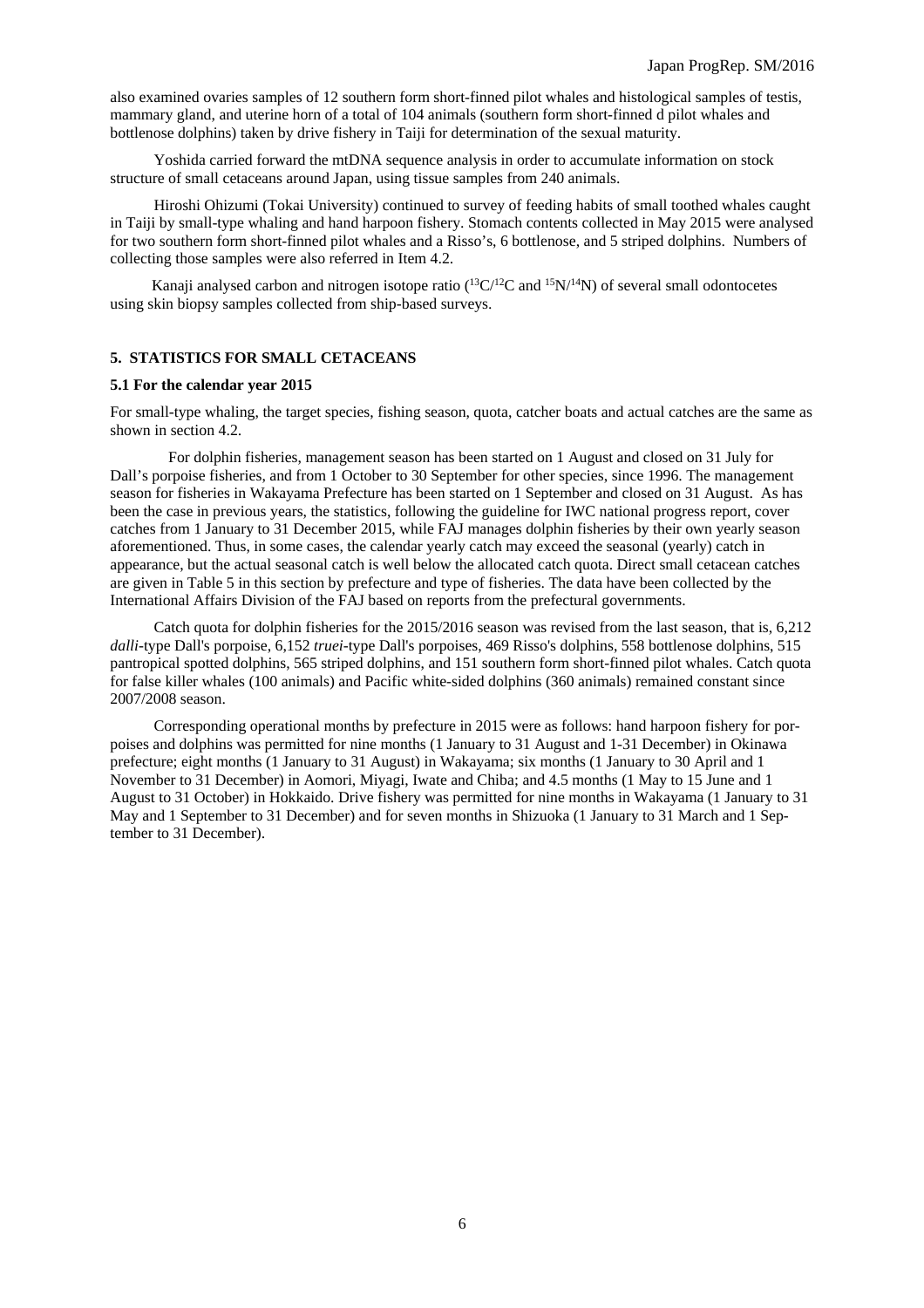| Species                        | Type of fishery    | Prefecture <sup>1)</sup> | Total landed <sup>2)</sup> |
|--------------------------------|--------------------|--------------------------|----------------------------|
|                                |                    | Hokkaido                 | 12                         |
| Baird's beaked whale           | Small-type whaling | Miyagi                   | 21                         |
|                                |                    | Chiba                    | 24                         |
| dalli-type                     |                    | Iwate <sup>3)</sup>      | 11                         |
| Dall's porpoise                |                    | Miyagi                   | $\overline{4}$             |
| truei-type                     | Hand harpoon       | Iwate                    | 1,549                      |
| Dall's porpoise                |                    | Miyagi                   | 28                         |
| Pacific white-sided<br>dolphin | Driving            | Wakayama                 | $\tau$                     |
| Striped dolphin                | Hand harpoon       | Wakayama                 | 22                         |
|                                | Driving            |                          | 353                        |
| Pantropical spotted<br>dolphin | Driving            | Wakayama                 | 59                         |
| Bottlenose dolphin             | Hand harpoon       | Wakayama                 | 43                         |
|                                | Driving            |                          | 181                        |
| Risso's dolphin                | Hand harpoon       | Wakayama                 | 13                         |
|                                | Driving            |                          | 211                        |
|                                | Small-type whaling | Wakayama                 | 15                         |
| Southern form short-           |                    | Chiba                    | $\overline{5}$             |
| finned pilot whale             | Driving            | Wakayama                 | 80                         |
|                                | Hand harpoon       | Okinawa                  | $\overline{9}$             |
| False killer whale             | Hand harpoon       | Okinawa                  | 1                          |

Table 5. Direct catch of small cetacean in 2014.

1) Catches by small-type whaling and drive fishery were recorded at the place of landing of products. Catches by hand harpoon fishery were recorded at the place of registration of vessels.

2) Statistics of small-type whaling are based on reports of biologists and gunners. Those of other fisheries are based on reports of prefectural governments to the Fisheries Agency. They are a compilation of landing slips (hand harpoon fisheries in Iwate and Hokkaido) or reports from individual fishermen or fishery cooperative unions (other prefectures).

3)Small portions of catches by hand harpoon fishery off Hokkaido were reported as meat by fishermen and thus have been converted into the number of *dalli*-type Dall's porpoises at 50kg/porpoise (c.f. Ishikawa et al. 1990) by respective prefectural governments.

#### **5.2 Non-natural mortality for the calendar year 2015**

#### *5.2.1 Observed or reported ship strikes*

We do not have data collecting system for ship strike incidence of small cetaceans.

#### *5.2.2 Fishery bycatch*

Provisional figures for incidental mortality of small cetaceans (bycatch) by Japanese fisheries, by Prefecture in January-December 2015, are shown in Table 6. Species and figures are based on the reports of prefecture governments to the FAJ, which are reports from individual fishermen or fishery cooperative unions.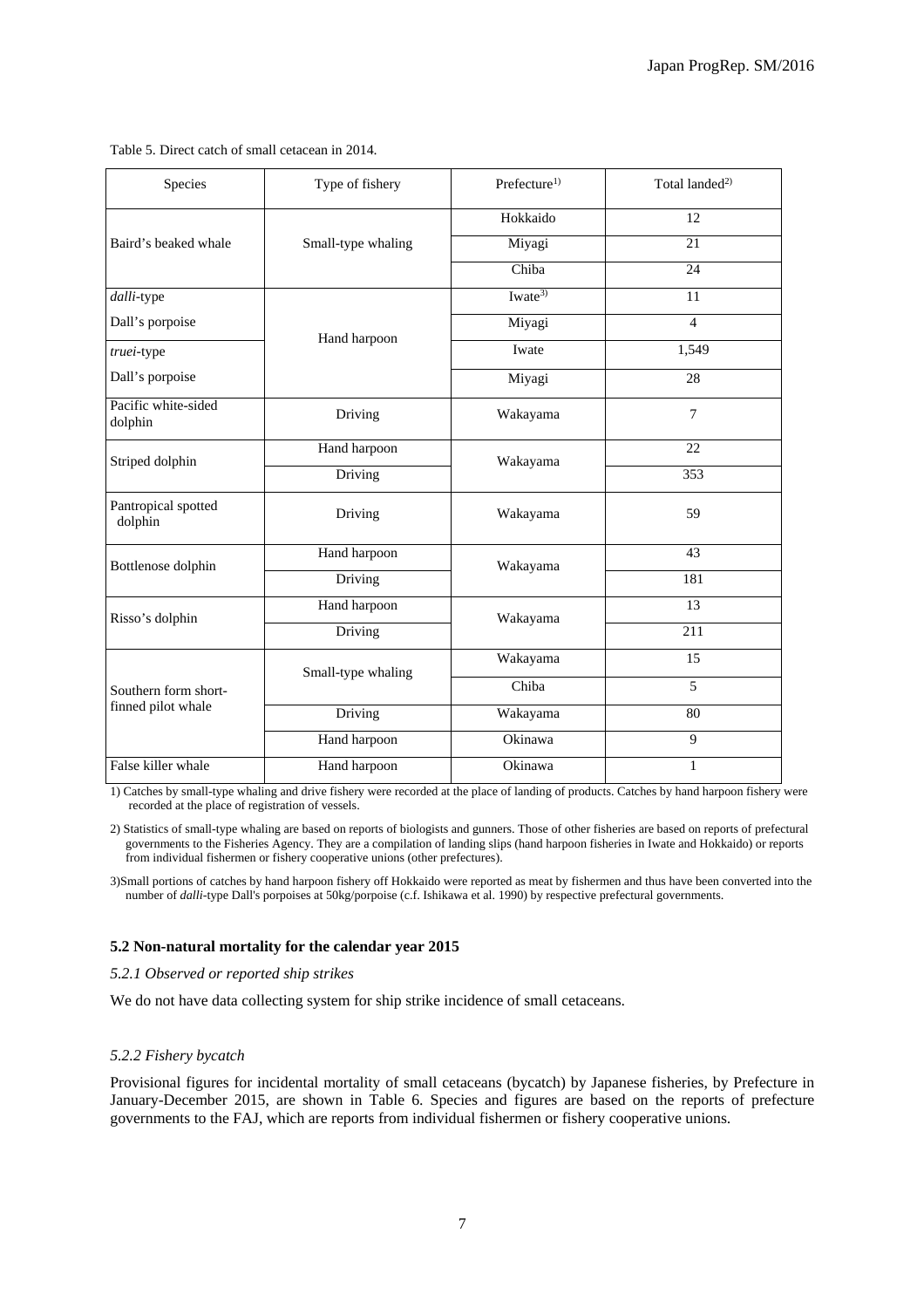| Species                                                                                     | No. of animals | Location <sup>1</sup> | Fate <sup>2)</sup> | Gear $3)$  | Target fish<br>species <sup>4)</sup> | Source or<br>contact |
|---------------------------------------------------------------------------------------------|----------------|-----------------------|--------------------|------------|--------------------------------------|----------------------|
| dalli-type                                                                                  | 1              | Hokkaido              | K                  | <b>GNS</b> |                                      |                      |
| Dall's porpoise                                                                             | 5              |                       | K                  | <b>FPN</b> |                                      |                      |
| Harbour porpoise                                                                            | 8              | Hokkaido              | K                  | <b>GNS</b> |                                      |                      |
|                                                                                             | 1              | Osaka                 | K                  | <b>GNS</b> |                                      |                      |
|                                                                                             | $\mathbf{1}$   | Okayama               | K                  | <b>MIS</b> |                                      |                      |
| Finless porpoise                                                                            | $\mathbf{1}$   | Yamaguchi             | D                  | <b>GNS</b> |                                      |                      |
|                                                                                             | 3              | Nagasaki              | K                  | <b>GNS</b> | <b>NA</b>                            | FAJ                  |
|                                                                                             | $\mathbf{1}$   | Kumamoto              | D                  | <b>FPN</b> |                                      |                      |
| Pacific white-sided                                                                         | 1              | Aomori                | D                  | <b>GNS</b> |                                      |                      |
| Dolphin                                                                                     | 5              | Iwate                 | $\mathbb{R}$       | <b>FPN</b> |                                      |                      |
|                                                                                             | 6              | Ishikawa              | K(alive)           | <b>FPN</b> |                                      |                      |
| Northern right whale<br>dolphin<br>$\sim$ $\sim$ $\sim$<br>$-45$ m $-1$ $-1$ $-1$ $-1$ $-1$ | 1              | Hokkaido              | K                  | <b>MIS</b> |                                      |                      |

Table 6. Fishery bycatch of small cetaceans in 2015.

1) Recorded at the place of fishing gears.

2) Fate of whale:  $D =$  discarded dead or seriously injured,  $K =$  kept for sale or specimen,  $R =$  released alive

3) Described using "FAO FISHING DESCRIPTION AND CODES", that is, stationary uncovered pound nets (FPN), set gillnets (GNS) and miscellaneous gear (MIS).

4) Target fish species: NA = not available

#### **5.3 Strandings of small cetaceans**

Provisional figures for strandings of small cetaceans in Japan, for the period January-December 2015, are shown in Table 7. Species and figures are based on reports of prefecture governments to the FAJ, which are reports from individual fishermen, fishery cooperative associations or the general public. No. of post mortems in Table 7 indicated the number of dead animals when they stranded.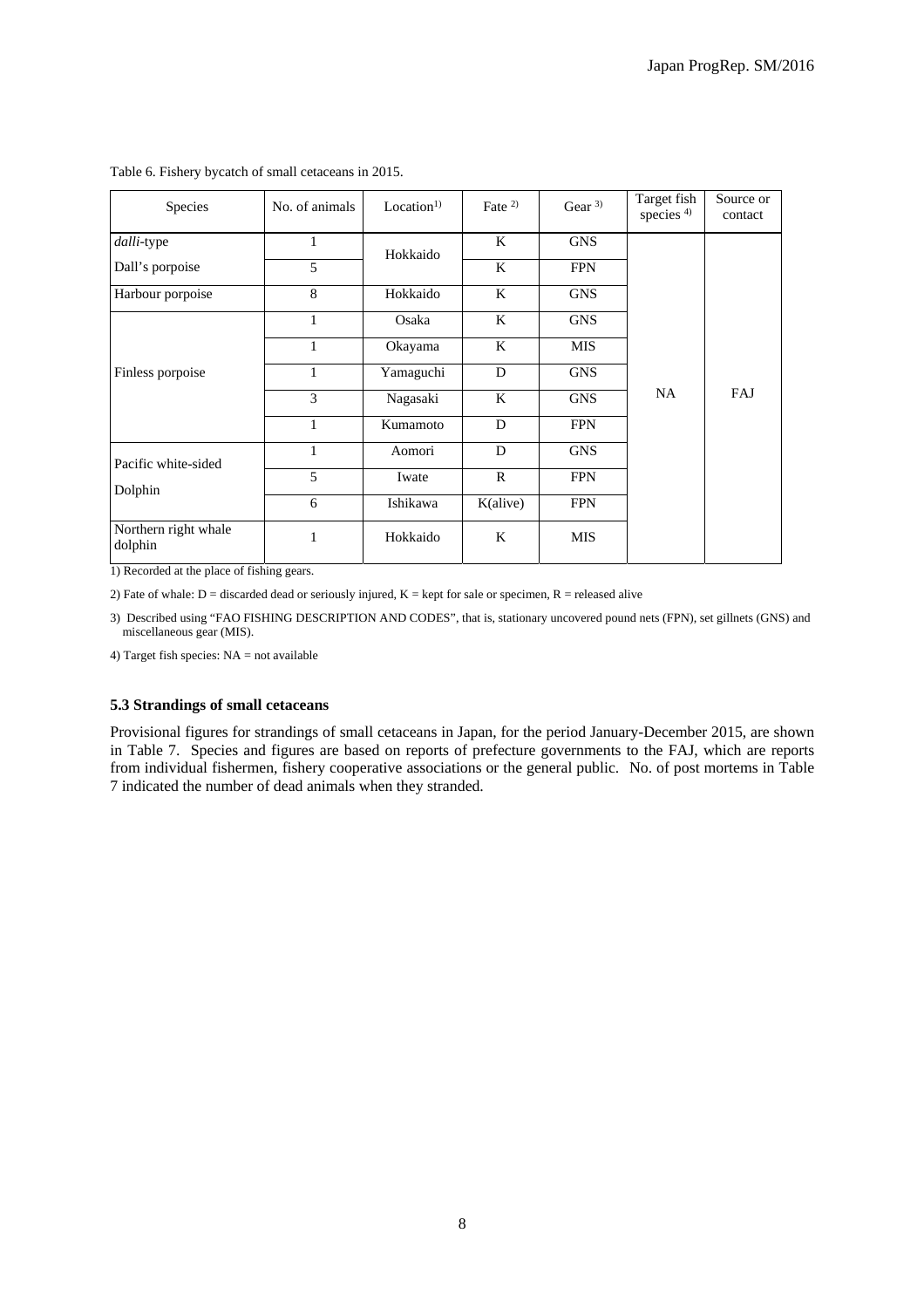| Species                         | No. strandings | No. post mortems | Contact person(s)/<br>Institute(s) |
|---------------------------------|----------------|------------------|------------------------------------|
| dalli-type Dall's porpoise      | 10             | 10               |                                    |
| Harbor porpoise                 | $\overline{4}$ | $\overline{4}$   |                                    |
| Finless porpoise                | 141            | 140              |                                    |
| Pacific white-sided dolphin     | 13             | 13               |                                    |
| Striped dolphin                 | 19             | 19               |                                    |
| Long-beaked common dolphin      | $\overline{2}$ | $\overline{2}$   |                                    |
| Bottlenose dolphin              | $\overline{2}$ | $\overline{2}$   |                                    |
| Indo-Pacific bottlenose dolphin | 2              | 2                |                                    |
| Rough-toothed dolphin           | 3              | 3                |                                    |
| Risso's dolphin                 | 6              | 6                | FAJ                                |
| Short-finned pilot whale        | $\mathbf{1}$   | 1                |                                    |
| Melon-headed whale              | 161            | 115              |                                    |
| Pygmy killer whale              | $\overline{2}$ | $\overline{2}$   |                                    |
| Cuvier's beaked whale           | 3              | $\overline{2}$   |                                    |
| Hubbs' beaked whale             | $\overline{2}$ | $\overline{2}$   |                                    |
| Stejneger's beaked whale        | 9              | 9                |                                    |
| Blainville's beaked whale       | $\mathbf{1}$   | $\mathbf{1}$     |                                    |
| Dwarf sperm whale               | 5              | 5                |                                    |
| Pygmy sperm whale               | $\overline{5}$ | $\overline{4}$   |                                    |
| Unidentified cetaceans          | 22             | 22               |                                    |

Table 7. Strandings of small cetaceans in 2015.

 In addition, the Institute of Cetacean Research (4-5 Toyomi, Chuo-ku, Tokyo 104-0055, Japan), and the National Science Museum (4-1-1, Amakubo, tsukuba, Ibaragi 305-0005, Japan) voluntarily collected relevant information on strandings.

#### **5.4 Earlier years' statistics**

There are no changes in earlier years' statistics.

#### **6. OTHER STUDIES AND ANALYSES**

No other studies or analyses on small cetaceans were conducted during the period from April 2015 to March 2016.

## **7. LITERATURE CITED**

Ishikawa, H., Fujise, Y., Saino, S. and Zenitani, R. 1990. III. Report on onboard biological research on the dolphin hand harpoon boats in the Okhotsk Sea and waters off the Pacific coast of northern Honshu Island.p53-78. In: Report on dolphin research around Japan (1989 fiscal year). 78pp. Institute of Cetacean Research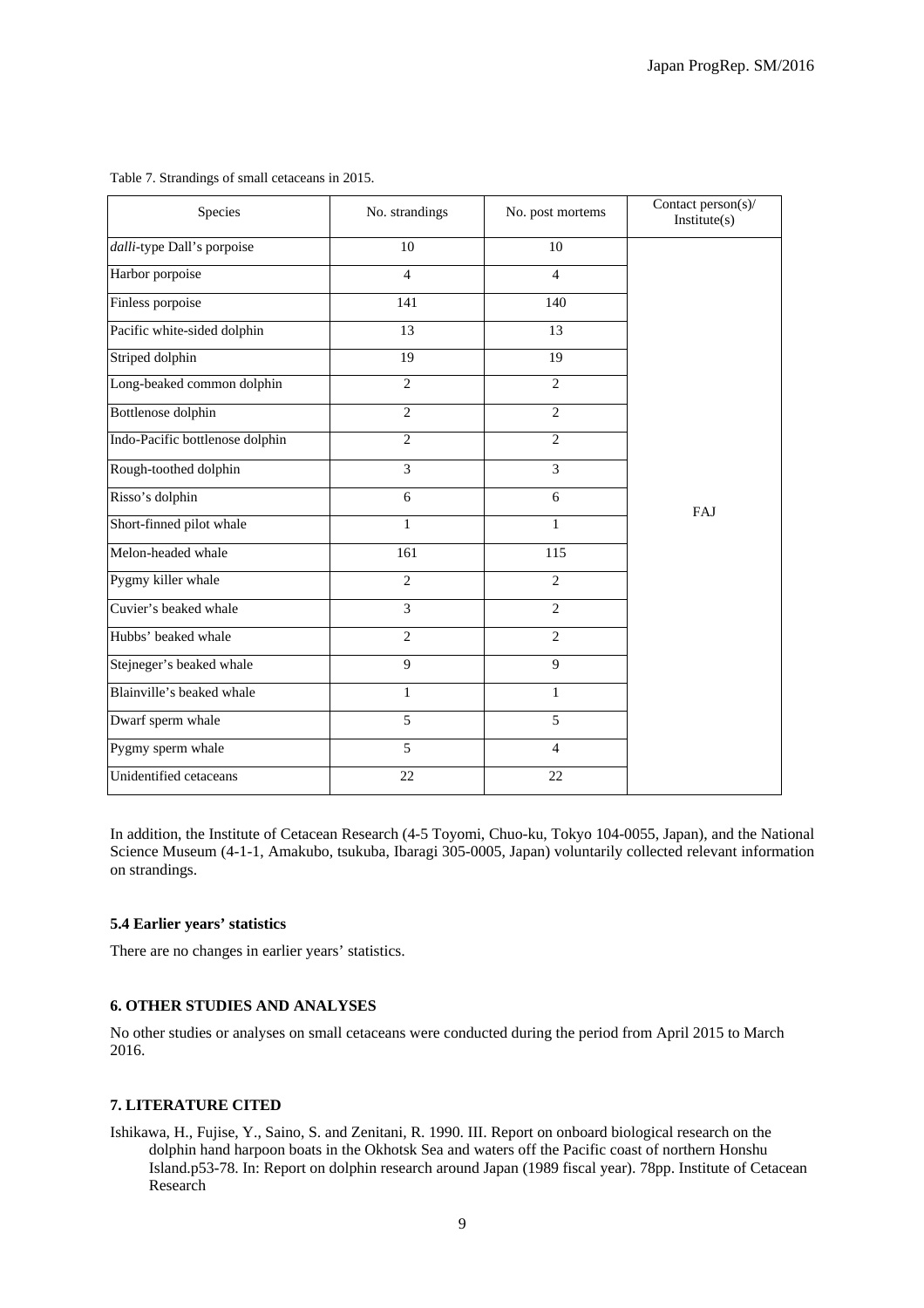#### **8. PUBLICATION ON SMALL CETACEANS**

#### **8.1 Published or In Press' papers only**

- Kanaji, Y., Okazaki, M., Watanabe, H. and Miyashita, T. 2016. Biogeography of small odontocetes in relation to wide-scale oceanographic structure in the North Pacific Ocean. Fisheries Oceanography 25: 119–132.
- Kanaji, Y., Miyashita, T., Yoshida, H., Okazaki, M. and Kishiro, T. 2015. Abundance estimates of *dalli*type and *truei*<sup>[2]</sup>type of Dall's porpoise *Phocoenoides dalli* in the western central part of the Sea of Okhotsk, July–September between 1990 and 2010. Fisheries Science 81: 611-619.
- Kanaji, Y. and Miyashita, T. 2015. Killer whale. In Ota, T. (ed) The Current status of International fishery stocks. Fisheries Agency and Japan Fisheries Research and Education Agency. http://kokushi.fra.go.jp/H27/H27\_ 56.pdf. 2pp. (in Japanese)
- Kishiro, T. 2016. Introduction of a new published literature Ecology of whales. Nippon Suisan Gakkaishi 82 (2): p.190 (in Japanese)
- Kishiro, T. 2016. Baird's beaked whale, *Berardius bairdii,* Sea of Japan, Sea of Okhotsk and Pacific Ocean. In Hashimoto, Y. (ed) The Current status of international fishery stocks. Fisheries Agency and Fisheries Research Agency. http://kokushi.job.affrc.go.jp/H27/H27\_47.pdf. 5pp. (in Japanese)
- Kishiro, T. 2016. Fisheries and research on small cetaceans (review). In Ota, T. (ed) The Current status of international fishery stocks. Fisheries Agency and Japan Fisheries Research and Education Agency. http://kokushi.fra.go.jp/H27/H27\_47.pdf. 3pp. (in Japanese)
- Miyashita, T. 2015. Dall's porpoise. In Ota, T. (ed) The Current status of international fishery stocks. Fisheries Agency and Japan Fisheries Research and Education Agency. http://kokushi.fra.go.jp/H27/H27\_48.pdf. 5pp. (in Japanese)
- Yoshida, H. 2016. Finless porpoise In Ota,T. (ed.) The Current status of international fishery stocks. Fisheries Agency and Japan Fisheries Research and Education Agency. http://kokushi.fra.go.jp/H27/H27\_55.pdf. 5pp. (in Japanese)

#### **8.2 Unpublished literature**

- Funasaka, N., Kirihata, T., Matsumoto, S. and Kishiro, T. 2016. Effectivity of simple tag marking on dorsal fin of bottlenose dolphin. Abstract for the Japanese Society of Fisheries Science, spring meeting 2016, p. 52. (in Japanese)
- Ishida, K., Kishiro, T. and Kato, H. 2016. Age depended change on wear out of teeth of Bird's beaked whale. Abstract for the Japanese Society of Fisheries Science, spring meeting 2016, p. 188. (in Japanese)
- Iwahara, Y., Minamikawa, S., Miyashita, K. and Mitani, Y. 2015. Spatial distribution factors of Pacific whitesided dolphins around northern Japan. 21st Biennial Conference on the Biology of Marine Mammals. San Francisco, December 2015.
- Kanaji, Y., Kishiro, T. and Miyashita, T. 2015. Principal of management methodology on small cetacean fisheries, in Japan. Abstracts for Vth International Wildlife Management Congress. pp, 164–165.
- Kanaji, Y., Okazaki, M. and Miyashita, T. 2015. Estimation of spatial distribution for small odontocetes using three distinct habitat models. Abstracts for International Symposium of Developing New Ocean Provinces on Their Biogeochemistry and Ecosystems. p. 41.
- Kanaji, Y., Okazaki, M. and Miyashita, T. 2015. Spatial distribution of small cetacean species in relation to physical environments in the North Pacific Ocean. Abstracts for CLIOTOP 3rd Symposium. p. 74.
- Usui, T., Suzuki, M., Asahina, Segawa, T. and Kishiro, T. 2015. Estimation for place of the vital heat production of bottlenose dolphin. Abstract for the Japanese Society of Fisheries Science, autumn meeting 2015, (in Japanese)
- Yoshida, H., Nakamura, K., Aiso, T., Akagi, F., and Ishikawa, M. 2016. Abundance and distribution of finless porpoises in the Inland Sea. Abstract for the Japanese Society of Fisheries Science spring meeting 2016, p. 53. (in Japanese)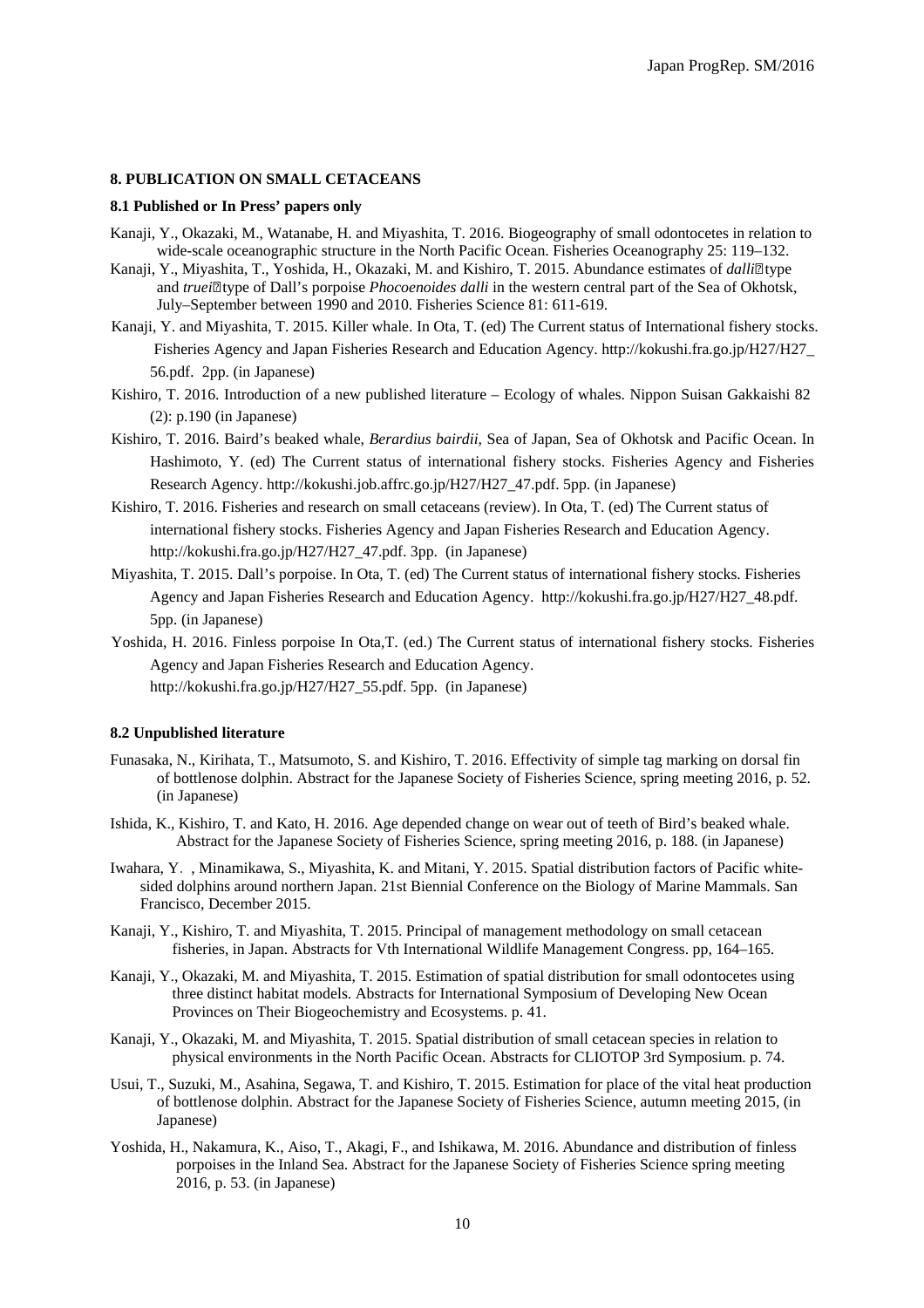**INSTITUTE OF CETACEAN RESEARCH (ICR)**

**DATA/SAMPLE COLLECTED IN THE PERIOD 2016/2017** 

#### **1. SIGHTING DATA**

## NEWREP-A Dedicated sighting vessel (*Yushin-Maru No.3 and Kaiyo-Maru No.7*) (2016/17)

| Target species        | Date (research period) | Area   | School/No. of sightings | Contact person/institute and references |
|-----------------------|------------------------|--------|-------------------------|-----------------------------------------|
| Blue whale            | 13 Dec/16 - 14 Jan/17  | Area V | 11/13                   | T. Isoda (ICR), SC/67a/ASI07            |
| Fin whale             | 13 Dec/16 - 14 Jan/17  | Area V | 21/67                   | T. Isoda (ICR), SC/67a/ASI07            |
| Antarctic minke whale | 13 Dec/16 - 14 Jan/17  | Area V | 115/223                 | T. Isoda (ICR), SC/67a/ASI07            |
| Humpback whale        | 13 Dec/16 - 14 Jan/17  | Area V | 253/516                 | T. Isoda (ICR), SC/67a/ASI07            |
| Southern right whale  | 13 Dec/16 - 14 Jan/17  | Area V | 1/1                     | T. Isoda (ICR), SC/67a/ASI07            |
| Sperm whale           | 13 Dec/16 - 14 Jan/17  | Area V | 30/30                   | T. Isoda (ICR), SC/67a/ASI07            |
| Killer whale          | 13 Dec/16 - 14 Jan/17  | Area V | 4/26                    | T. Isoda (ICR), SC/67a/ASI07            |

#### NEWREP-A Sighting and sampling vessels (*Yushin-Maru, Yushin-Maru No.2 and Yushin-Maru No.3*) (2016/17)

| Target species        | Date (research period) | Area             | School/No. of sightings | Contact person/institute and references |
|-----------------------|------------------------|------------------|-------------------------|-----------------------------------------|
| Blue whale            | 15 Dec/16 - 7 Mar/17   | Areas III and IV | 4/6                     | T. Mogoe (ICR), SC/67a/SCSP05           |
| Fin whale             | 15 Dec/16 - 7 Mar/17   | Areas III and IV | 97/283                  | T. Mogoe (ICR), SC/67a/SCSP05           |
| Antarctic minke whale | 15 Dec/16 - 7 Mar/17   | Areas III and IV | 366/650                 | T. Mogoe (ICR), SC/67a/SCSP05           |
| Humpback whale        | 15 Dec/16 - 7 Mar/17   | Areas III and IV | 534/1,017               | T. Mogoe (ICR), SC/67a/SCSP05           |
| Sperm whale           | 15 Dec/16 - 7 Mar/17   | Areas III and IV | 18/18                   | T. Mogoe (ICR), SC/67a/SCSP05           |
| Killer whale          | 15 Dec/16 - 7 Mar/17   | Areas III and IV | 46/423                  | T. Mogoe (ICR), SC/67a/SCSP05           |

#### JARPN II Dedicated Sighting vessels (*Yushin-Maru and Yushin-Maru No.2*) (2016)

| Target species     | Date (research period) | Area                  | School/No. of sightings | Contact person/institute and<br>references |
|--------------------|------------------------|-----------------------|-------------------------|--------------------------------------------|
| Fin whale          | 29 Jul/16 - 6 Sep/16   | Western North Pacific | 4/6                     | K. Matsuoka (ICR), SC/67a/ASI05            |
| Common minke whale | 29 Jul/16 - 6 Sep/16   | Western North Pacific | 12/12                   | K. Matsuoka (ICR), SC/67a/ASI05            |
| Humpback whale     | 29 Jul/16 - 6 Sep/16   | Western North Pacific | 2/2                     | K. Matsuoka (ICR), SC/67a/ASI05            |
| Bryde's whale      | 29 Jul/16 - 6 Sep/16   | Western North Pacific | 125/160                 | K. Matsuoka (ICR), SC/67a/ASI05            |
| Sperm whale        | 29 Jul/16 - 6 Sep/16   | Western North Pacific | 103/393                 | K. Matsuoka (ICR), SC/67a/ASI05            |

#### JARPN II Sighting and sampling vessels (*Yushin-Maru and Yushin-Maru No.2*) (2016)

| Target species     | Date (research period) | Area                  | School/No. of sightings | Contact person/institute and<br>references |
|--------------------|------------------------|-----------------------|-------------------------|--------------------------------------------|
| Blue whale         | 13 May/16 - 26 Jul/16  | Western North Pacific | 3/3                     | T. Bando (ICR), SC/67a/SCSP04              |
| Fin whale          | 13 May/16 - 26 Jul/16  | Western North Pacific | 13/15                   | T. Bando (ICR), SC/67a/SCSP04              |
| Sei whale          | 13 May/16 - 26 Jul/16  | Western North Pacific | 270/444                 | T. Bando (ICR), SC/67a/SCSP04              |
| Bryde's whale      | 13 May/16 - 26 Jul/16  | Western North Pacific | 94/104                  | T. Bando (ICR), SC/67a/SCSP04              |
| Common minke whale | 13 May/16 - 26 Jul/16  | Western North Pacific | 2/2                     | T. Bando (ICR), SC/67a/SCSP04              |
| Humpback whale     | 13 May/16 - 26 Jul/16  | Western North Pacific | 21/26                   | T. Bando (ICR), SC/67a/SCSP04              |
| Sperm whale        | 13 May/16 - 26 Jul/16  | Western North Pacific | 56/147                  | T. Bando (ICR), SC/67a/SCSP04              |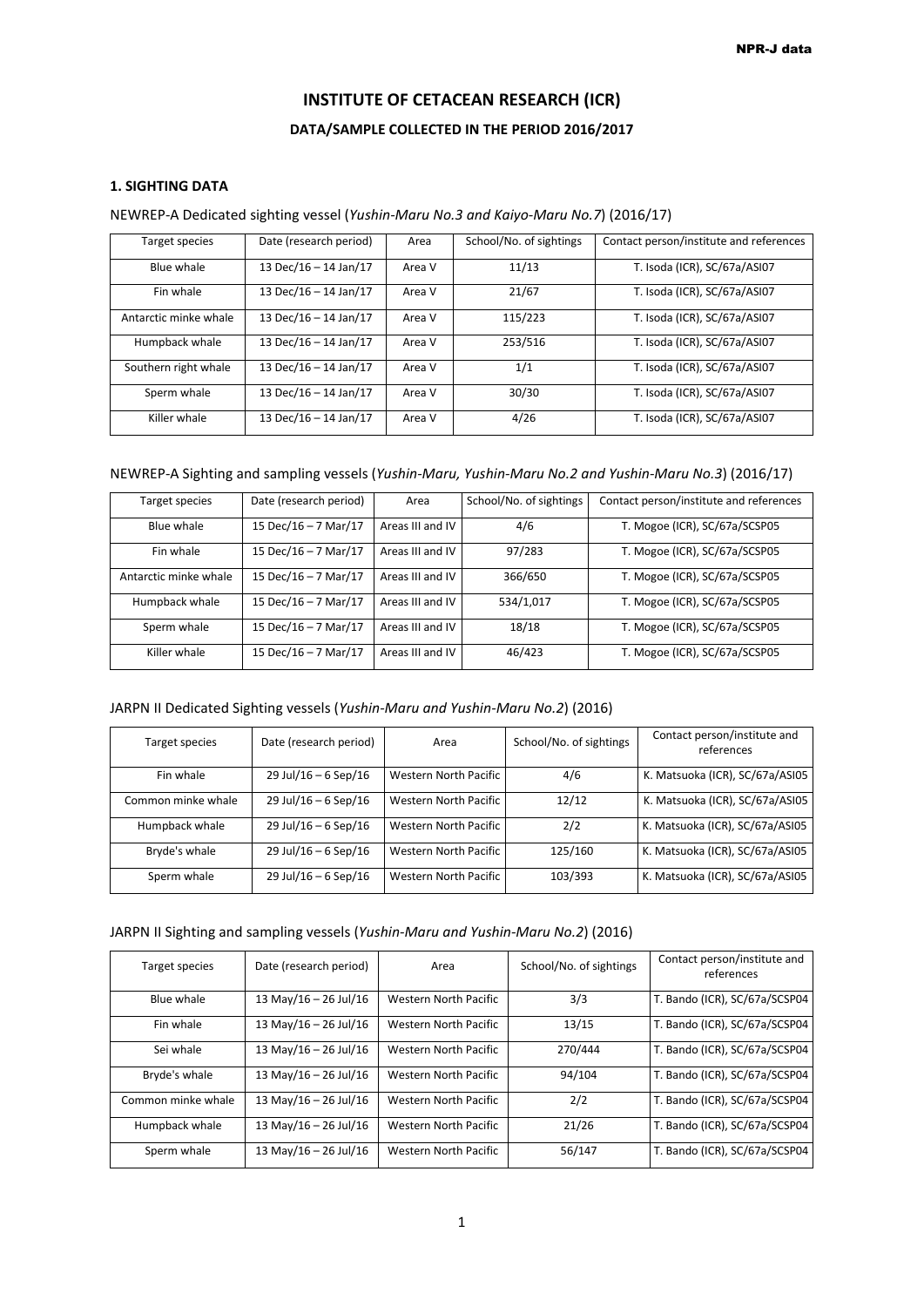| Target species | Date (research period<br>including transit) | Area                         | School/No. of sightings | Contact person/institute<br>and references |
|----------------|---------------------------------------------|------------------------------|-------------------------|--------------------------------------------|
| Blue whale     | $2$ Jul/16 - 30 Aug/16                      | <b>Central North Pacific</b> | 1/1                     | K. Matsuoka (ICR),<br>SC/67a/ASI09         |
| Sei whale      | $2$ Jul/16 - 30 Aug/16                      | <b>Central North Pacific</b> | 1/1                     | K. Matsuoka (ICR),<br>SC/67a/ASI09         |
| Bryde's whale  | $2$ Jul/16 - 30 Aug/16                      | <b>Central North Pacific</b> | 28/32                   | K. Matsuoka (ICR),<br>SC/67a/ASI09         |
| Sperm whale    | $2$ Jul/16 - 30 Aug/16                      | <b>Central North Pacific</b> | 32/125                  | K. Matsuoka (ICR),<br>SC/67a/ASI09         |

## IWC-POWER Dedicated Sighting vessel (*Yushin-Maru No.3*) (2016)

## **2. PHOTO ID DATA**

NEWREP-A Dedicated sighting vessel (*Yushin-Maru No.3*) (2016/17)

| Target species          | Feature                   | Area/stock | No. photo- id'd | Catalogue (Y/N)* | Catalogue total | Contact<br>person/institute<br>and references |
|-------------------------|---------------------------|------------|-----------------|------------------|-----------------|-----------------------------------------------|
| Blue whale              | Lateral marking           | Area V     | 9               |                  |                 | T. Isoda (ICR),<br>SC/67a/ASI07               |
| Humpback whale          | Fluke, Lateral<br>marking | Area V     | 10              |                  |                 | T. Isoda (ICR),<br>SC/67a/ASI07               |
| Southern right<br>whale | Head marking              | Area V     |                 |                  |                 | T. Isoda (ICR),<br>SC/67a/ASI07               |

#### NEWREP-A Sampling and Sighting vessels (*Yushin-Maru and Yushin-Maru No.2*) (2016/17)

| Target species | Feature | Area/stock       | No. photo- id'd | Catalogue (Y/N)* | Catalogue total | Contact<br>person/institute<br>and references |
|----------------|---------|------------------|-----------------|------------------|-----------------|-----------------------------------------------|
| Humpback whale |         | Areas III and IV | 20              |                  |                 | T. Mogoe (ICR),<br>SC/67a/SCSP05              |
| Killer whale   |         | Areas III and IV | 4               |                  |                 | T. Mogoe (ICR),<br>SC/67a/SCSP05              |

## JARPN II Dedicated Sighting vessels (*Yushin-Maru and Yushin-Maru No.2*) (2016)

| Target species | Feature | Area/stock               | No.photo-id'd | Catalogue (Y/N)* | Catalogue total | Contact<br>person/institute        |
|----------------|---------|--------------------------|---------------|------------------|-----------------|------------------------------------|
| Humpback whale |         | Western North<br>Pacific |               |                  |                 | K. Matsuoka (ICR),<br>SC/67a/ASI05 |

#### JARPN II Sampling and Sighting vessels (*Yushin-Maru and Yushin-Maru No.2*) (2016)

| Target species    | Feature | Area/stock               | No.photo-id'd | Catalogue<br>$(Y/N)^*$ | Catalogue total | Contact<br>person/institute      |
|-------------------|---------|--------------------------|---------------|------------------------|-----------------|----------------------------------|
| Humpback<br>whale |         | Western North<br>Pacific |               |                        |                 | T. Bando (ICR),<br>SC/67a/SCSP04 |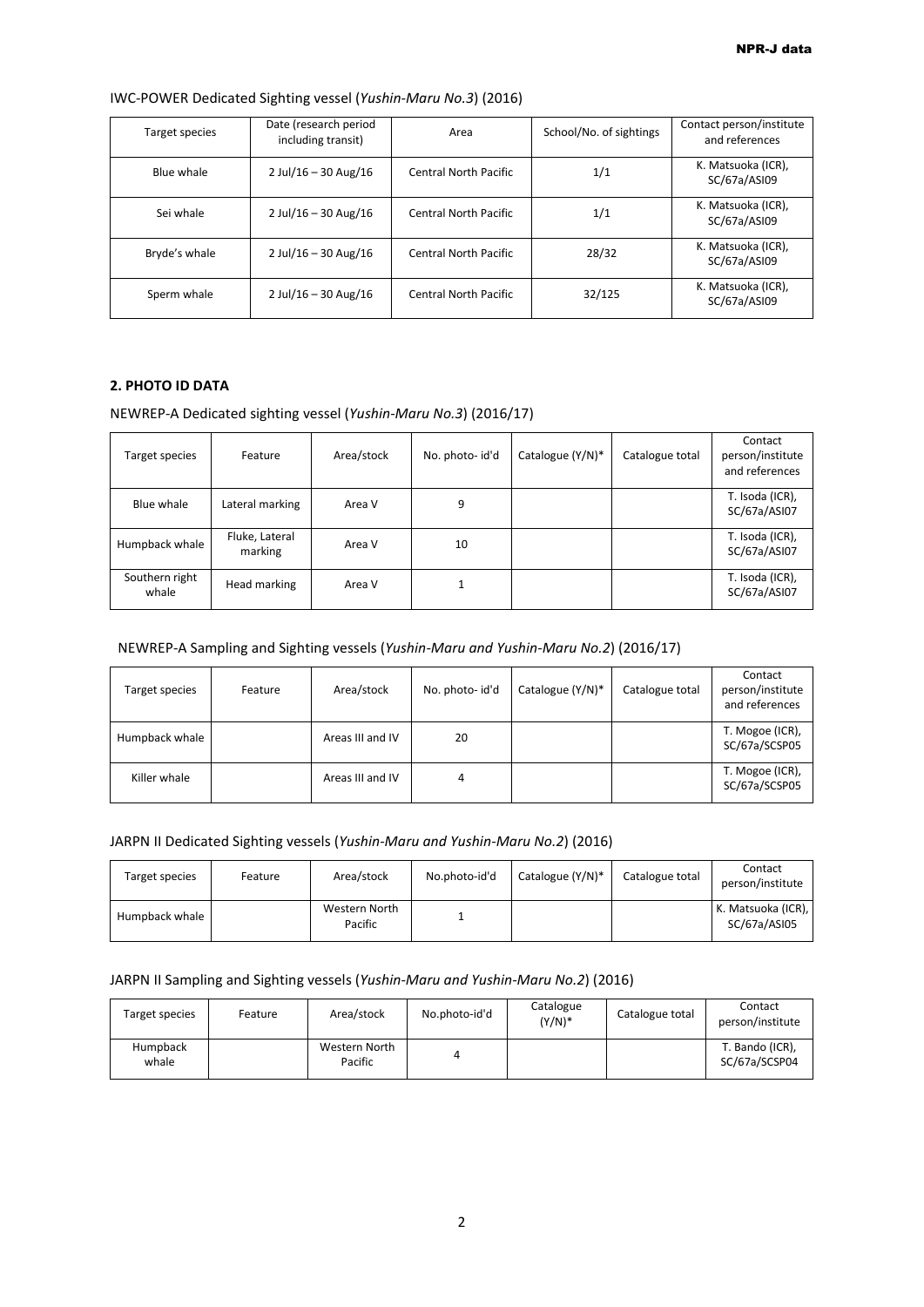## IWC-POWER Dedicated Sighting vessels (*Yushin-Maru No.3*) (2016)

| Target species | Feature | Area/stock               | No.photo-id'd | Catalogue (Y/N)* | Catalogue total | Contact<br>person/institute        |
|----------------|---------|--------------------------|---------------|------------------|-----------------|------------------------------------|
| Bryde's whale  |         | Central North<br>Pacific | 12            |                  |                 | K. Matsuoka (ICR),<br>SC/67a/ASI09 |
| Sperm whale    |         | Central North<br>Pacific | ∠             |                  |                 | K. Matsuoka (ICR),<br>SC/67a/ASI09 |

## **3. TELEMETRY/ARTIFICIAL MARKING DATA**

#### **Satellite tracking**

JARPN II Sampling and Sighting vessels (*Yushin-Maru and Yushin-Maru No.2*) (2016)

| Target species                     | Area/stock | No. attached | No. of available<br>position data | Contact person/institute      |
|------------------------------------|------------|--------------|-----------------------------------|-------------------------------|
| Western North Pacific<br>Sei whale |            |              |                                   | T. Bando (ICR), SC/67a/SCSP04 |

#### NEWREP-A Dedicated sighting vessel (*Yushin-Maru No.3*) (2016/17)

| Target species        | Area/stock | No. attached | No. of available<br>position data | Contact person/institute     |
|-----------------------|------------|--------------|-----------------------------------|------------------------------|
| Antarctic minke whale | Area V     |              |                                   | T. Isoda (ICR), SC/67a/ASI07 |

#### **4. TISSUE/BIOLOGICAL SAMPLES COLLECTED**

#### **Biopsy samples**

#### NEWREP-A Dedicated sighting vessels (*Yushin-Maru No.3*) (2016/17)

| Target species          | Area/stock | Calendar<br>year/season $-$<br>no. collected | Archived (Y/N) | No. analysed* | <b>Total holdings</b> | Contact<br>person/institute<br>and references |
|-------------------------|------------|----------------------------------------------|----------------|---------------|-----------------------|-----------------------------------------------|
| Blue whale              | Area V     | $2016/17 - 2$                                | v              | 0             |                       | T. Isoda (ICR),<br>SC/67a/ASI07               |
| Humpback whale          | Area V     | $2016/17 - 7$                                |                | 0             |                       | T. Isoda (ICR),<br>SC/67a/ASI07               |
| Southern right<br>whale | Area V     | $2016/17 - 1$                                |                | 0             |                       | T. Isoda (ICR),<br>SC/67a/ASI07               |

#### NEWREP-A Sighting and sampling vessels (*Yushin-Maru and Yushin-Maru No.2*) (2016/17)

| Target species | Area/stock | Calendar<br>$year/season$ –<br>no. collected | Archived (Y/N) | No. analysed* | <b>Total holdings</b> | Contact<br>person/institute<br>and references |
|----------------|------------|----------------------------------------------|----------------|---------------|-----------------------|-----------------------------------------------|
| Humpback whale | Area V     | $2016/17 - 4$                                |                |               |                       | T. Mogoe (ICR),<br>SC/67a/SCSP05              |

#### JARPN II Dedicated Sighting vessels (Yushin-Maru and Yushin-Maru No.2) (2016)

| Target species | Area/stock               | Calendar<br>year/season-no.<br>collected | Archived (Y/N) | No. analysed* | <b>Total holdings</b> | Contact<br>person/institute<br>and references |
|----------------|--------------------------|------------------------------------------|----------------|---------------|-----------------------|-----------------------------------------------|
| Fin whale      | Western North<br>Pacific | $2016 - 1$                               |                |               |                       | K. Matsuoka (ICR),<br>SC/67a/ASI05            |
| Humpback whale | Western North<br>Pacific | $2016 - 1$                               |                |               |                       | K. Matsuoka (ICR),<br>SC/67a/ASI05            |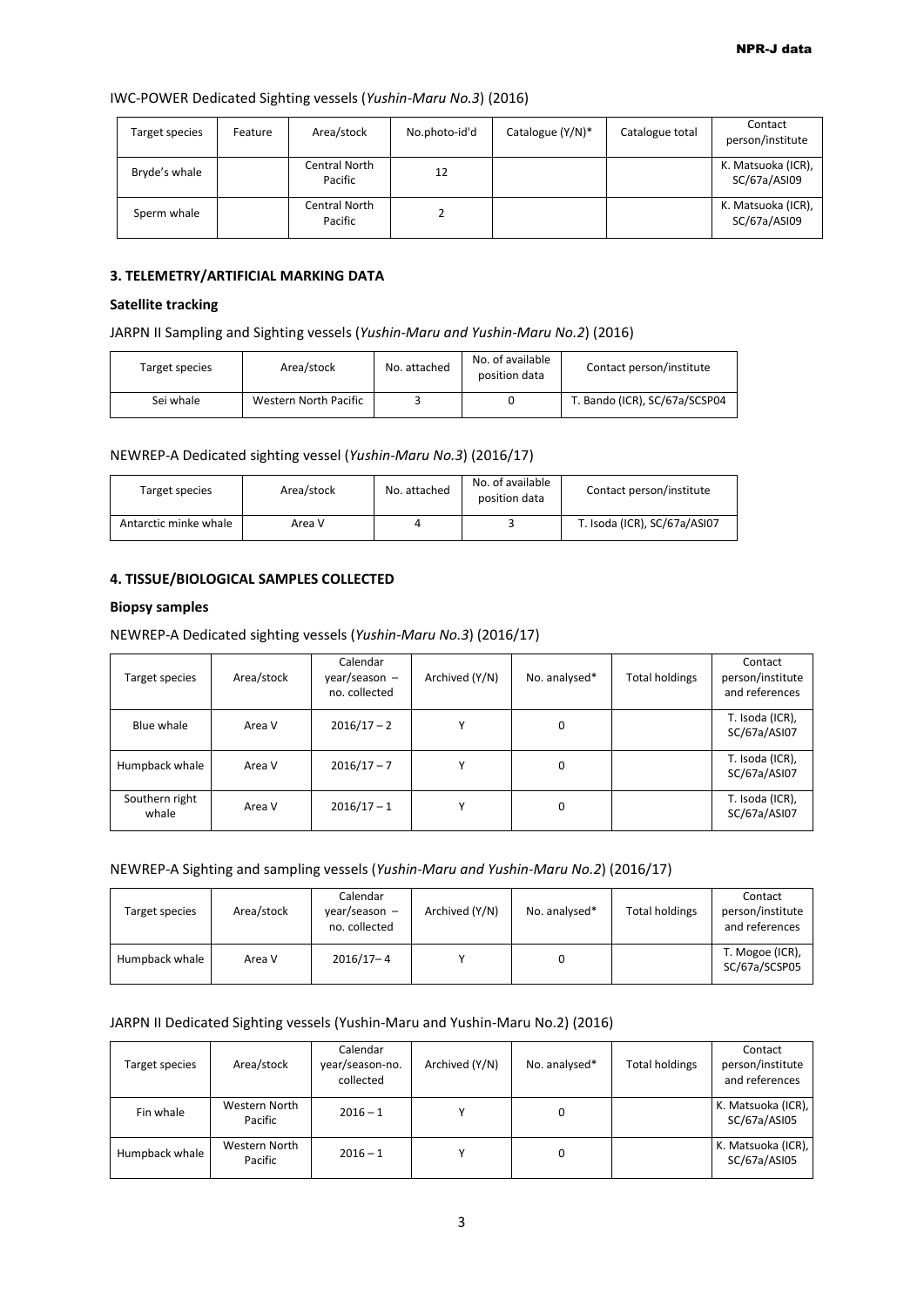| Target species        | Area/stock                | Calendar<br>year/season-no.<br>collected | Archived (Y/N) | No. analysed* | <b>Total holdings</b> | Contact<br>person/institute<br>and references |
|-----------------------|---------------------------|------------------------------------------|----------------|---------------|-----------------------|-----------------------------------------------|
| Fin whale             | Western North.<br>Pacific | $2016 - 2$                               | γ              | 0             |                       | T. Bando (ICR),<br>SC/67a/SCSP04              |
| Sei whale             | Western North.<br>Pacific | $2016 - 19$                              |                | 0             |                       | T. Bando (ICR),<br>SC/67a/SCSP04              |
| Bryde's whale         | Western North.<br>Pacific | $2016 - 28$                              | $\checkmark$   | 0             |                       | T. Bando (ICR),<br>SC/67a/SCSP04              |
| Common minke<br>whale | Western North.<br>Pacific | $2016 - 2$                               | $\checkmark$   | 0             |                       | T. Bando (ICR),<br>SC/67a/SCSP04              |
| Humpback whale        | Western North.<br>Pacific | $2016 - 4$                               | $\checkmark$   | 0             |                       | T. Bando (ICR),<br>SC/67a/SCSP04              |

## JARPN II Sighting and sampling vessels (*Yushin-Maru and Yushin-Maru No.2*) (2016)

## IWC-POWER Dedicated Sighting vessels (*Yushin-Maru No.3*) (2016)

| Target species | Area/stock                      | Calendar<br>year/season-no.<br>collected | Archived (Y/N) | No. analysed* | Total<br>holdings | Contact<br>person/institute<br>and references |
|----------------|---------------------------------|------------------------------------------|----------------|---------------|-------------------|-----------------------------------------------|
| Blue whale     | Central North<br>Pacific        | $2016 - 1$                               | $\checkmark$   | 0             |                   | K. Matsuoka (ICR),<br>SC/66a/IA09             |
| Sei whale      | Central North<br>Pacific        | $2016 - 1$                               | v              | 0             |                   | K. Matsuoka (ICR),<br>SC/66a/IA09             |
| Bryde's whale  | <b>Central North</b><br>Pacific | $2016 - 16$                              | Υ              | 0             |                   | K. Matsuoka (ICR),<br>SC/66a/IA09             |
| Sperm whale    | Central North<br>Pacific        | $2016 - 5$                               | $\checkmark$   | 0             |                   | K. Matsuoka (ICR),<br>SC/66a/IA09             |

#### **Biological samples from scientific permits**

## JARPN II Offshore component (2016)

| <b>Species</b> | Area/stock                      | Samples and data                                                    | No. collected | Archived (Y/N) | No. analysed* | Contact<br>person/institute<br>and references |
|----------------|---------------------------------|---------------------------------------------------------------------|---------------|----------------|---------------|-----------------------------------------------|
| Sei whale      | <b>Western North</b><br>Pacific | Body length and<br>sex                                              | 90            | Y              |               | T. Bando (ICR),<br>SC/67a/SCSP04              |
| Sei whale      | <b>Western North</b><br>Pacific | External body<br>proportion                                         | 90            | Υ              |               | T. Bando (ICR),<br>SC/67a/SCSP04              |
| Sei whale      | <b>Western North</b><br>Pacific | Photographic<br>record and<br>external character                    | 90            | Υ              |               | T. Bando (ICR),<br>SC/67a/SCSP04              |
| Sei whale      | <b>Western North</b><br>Pacific | Diatom film<br>record                                               | 90            | Υ              |               | T. Bando (ICR),<br>SC/67a/SCSP04              |
| Sei whale      | <b>Western North</b><br>Pacific | Standard<br>measurements of<br>blubber thickness<br>(five points)   | 89            | Υ              |               | T. Bando (ICR),<br>SC/67a/SCSP04              |
| Sei whale      | <b>Western North</b><br>Pacific | Detailed<br>measurements of<br>blubber thickness<br>(eleven points) | $\mathbf{1}$  | Υ              |               | T. Bando (ICR),<br>SC/67a/SCSP04              |
| Sei whale      | <b>Western North</b><br>Pacific | Body weight                                                         | 90            | Υ              |               | T. Bando (ICR),<br>SC/67a/SCSP04              |
| Sei whale      | <b>Western North</b><br>Pacific | Body weight by<br>parts                                             | $\mathbf{1}$  | Υ              |               | T. Bando (ICR),<br>SC/67a/SCSP04              |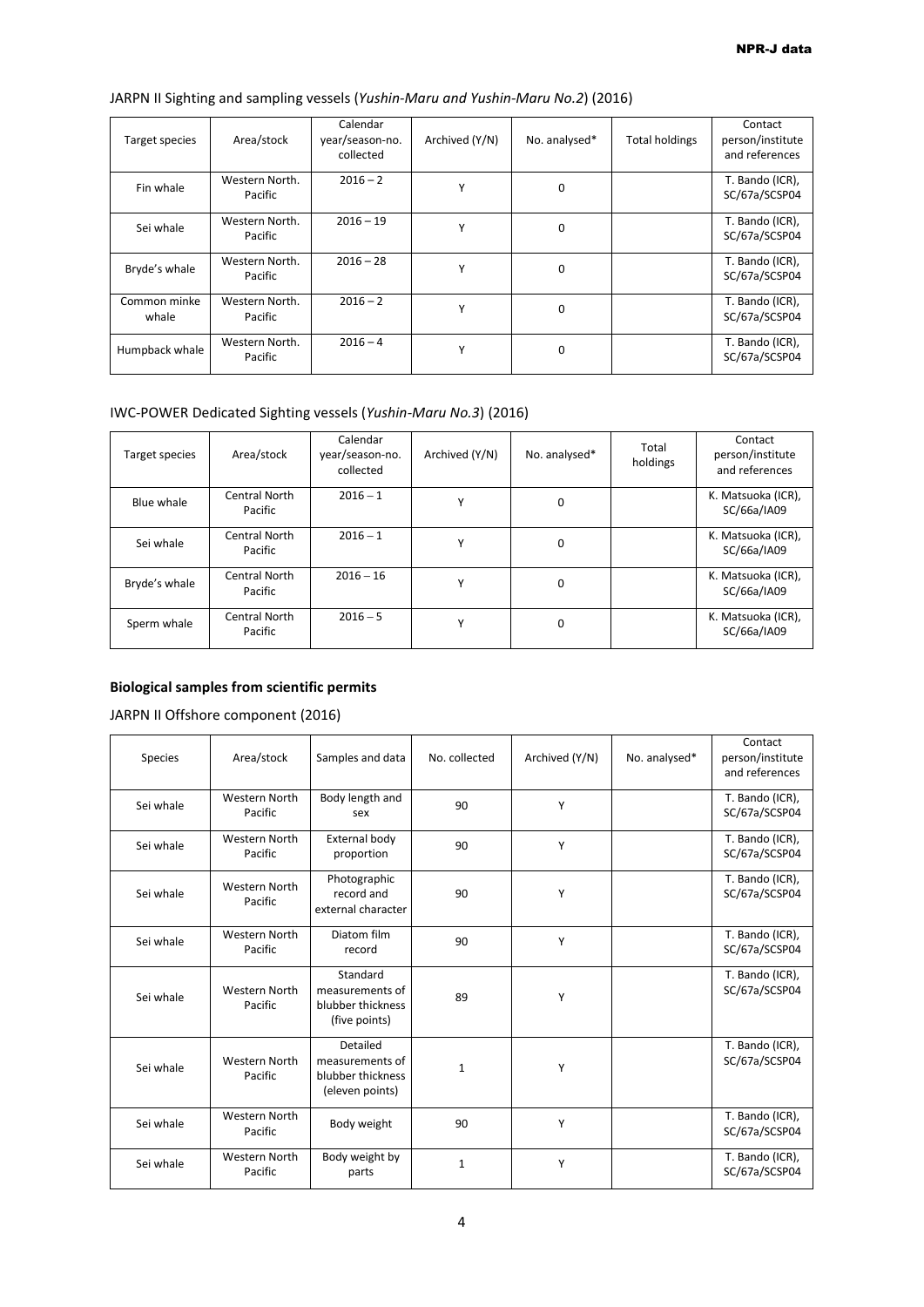| Sei whale | Western North<br>Pacific | <b>Blubber tissues</b><br>for DNA study                                            | 90 | Υ | T. Bando (ICR),<br>SC/67a/SCSP04 |
|-----------|--------------------------|------------------------------------------------------------------------------------|----|---|----------------------------------|
| Sei whale | Western North<br>Pacific | Blubber, muscle,<br>liver and kidney<br>tissues for<br>organochlorines<br>analysis | 90 | Υ | T. Bando (ICR),<br>SC/67a/SCSP04 |
| Sei whale | Western North<br>Pacific | <b>Tissue for</b><br>nutritional<br>component<br>analysis                          | 5  | Υ | T. Bando (ICR),<br>SC/67a/SCSP04 |
| Sei whale | Western North<br>Pacific | Lung tissue for<br>atmospheric<br>analysis                                         | 10 | Υ | T. Bando (ICR),<br>SC/67a/SCSP04 |
| Sei whale | Western North<br>Pacific | <b>Tissues for</b><br>various analysis                                             | 90 | Υ | T. Bando (ICR),<br>SC/67a/SCSP04 |
| Sei whale | Western North<br>Pacific | Mammary gland;<br>lactation status<br>and<br>measurement                           | 52 | Υ | T. Bando (ICR),<br>SC/67a/SCSP04 |
| Sei whale | Western North<br>Pacific | Collection of<br>ovary                                                             | 52 | Υ | T. Bando (ICR),<br>SC/67a/SCSP04 |
| Sei whale | Western North<br>Pacific | Photographic<br>record of foetus                                                   | 25 | Υ | T. Bando (ICR),<br>SC/67a/SCSP04 |
| Sei whale | Western North<br>Pacific | Foetal sex<br>(identified by<br>visual<br>observation)                             | 25 | Υ | T. Bando (ICR),<br>SC/67a/SCSP04 |
| Sei whale | Western North<br>Pacific | Foetal length and<br>weight                                                        | 25 | Υ | T. Bando (ICR),<br>SC/67a/SCSP04 |
| Sei whale | Western North<br>Pacific | Foetal blubber<br>tissues for DNA<br>study                                         | 25 | Υ | T. Bando (ICR),<br>SC/67a/SCSP04 |
| Sei whale | Western North<br>Pacific | Testis; weight and<br>histological<br>sample                                       | 38 | Υ | T. Bando (ICR),<br>SC/67a/SCSP04 |
| Sei whale | Western North<br>Pacific | Collection of<br>plasma sample                                                     | 89 | Υ | T. Bando (ICR),<br>SC/67a/SCSP04 |
| Sei whale | Western North<br>Pacific | Stomach content,<br>conventional<br>record                                         | 90 | Υ | T. Bando (ICR),<br>SC/67a/SCSP04 |
| Sei whale | Western North<br>Pacific | Weight of<br>stomach content<br>in each<br>compartment                             | 90 | Υ | T. Bando (ICR),<br>SC/67a/SCSP04 |
| Sei whale | Western North<br>Pacific | Stomach contents<br>for feeding study                                              | 61 | Υ | T. Bando (ICR),<br>SC/67a/SCSP04 |
| Sei whale | Western North<br>Pacific | Record of<br>external parasites                                                    | 90 | Υ | T. Bando (ICR),<br>SC/67a/SCSP04 |
| Sei whale | Western North<br>Pacific | Record of internal<br>parasites                                                    | 90 | Υ | T. Bando (ICR),<br>SC/67a/SCSP04 |
| Sei whale | Western North<br>Pacific | Earplug for age<br>determination                                                   | 90 | Υ | T. Bando (ICR),<br>SC/67a/SCSP04 |
| Sei whale | Western North<br>Pacific | Lens for age<br>determination                                                      | 90 | Υ | T. Bando (ICR),<br>SC/67a/SCSP04 |
| Sei whale | Western North<br>Pacific | Vertebral<br>epiphyses sample                                                      | 90 | Υ | T. Bando (ICR),<br>SC/67a/SCSP04 |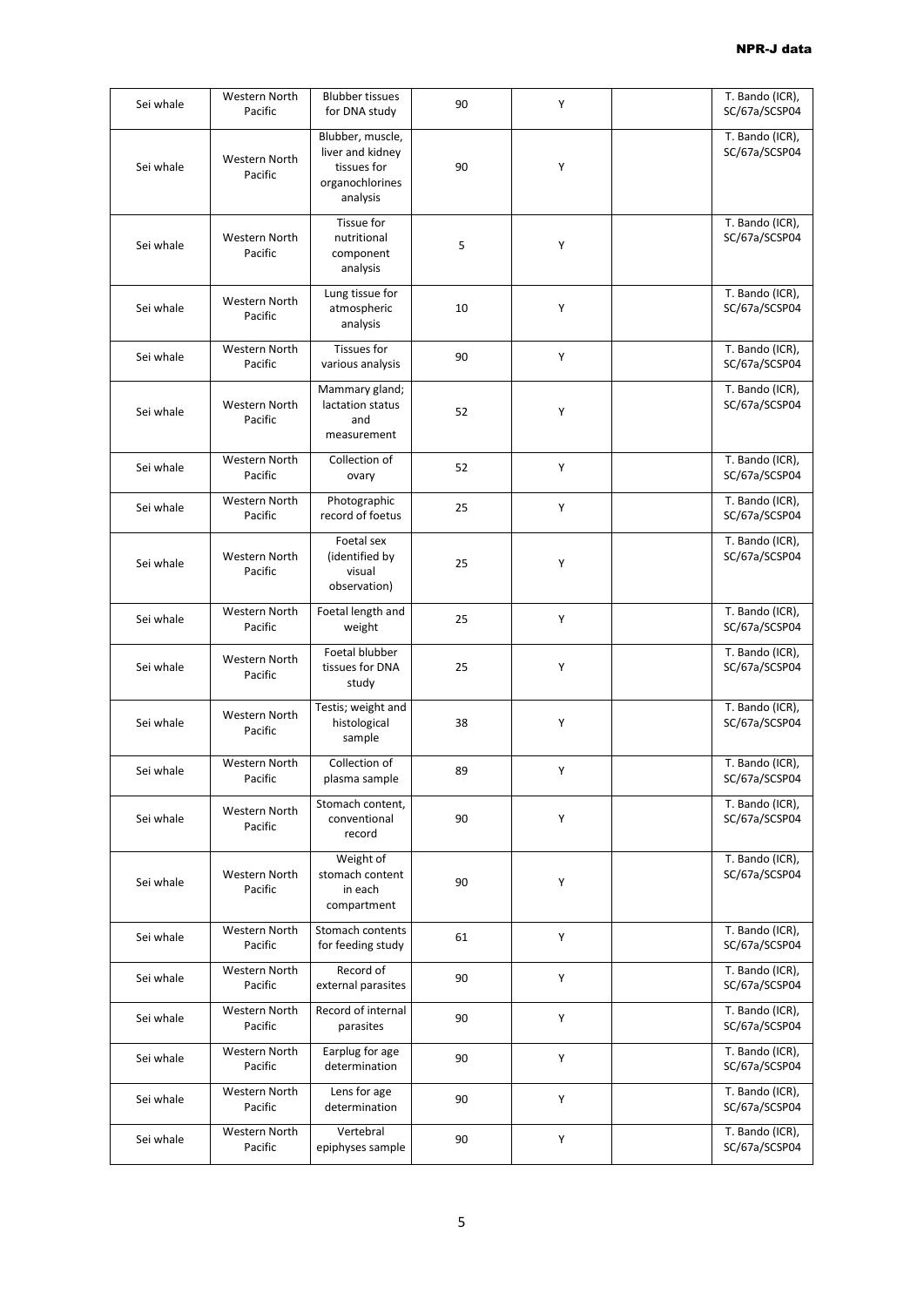| Sei whale     | Western North<br>Pacific        | Skull<br>measurements<br>(length and<br>breadth)                                   | 89             | Y | T. Bando (ICR),<br>SC/67a/SCSP04 |
|---------------|---------------------------------|------------------------------------------------------------------------------------|----------------|---|----------------------------------|
| Bryde's whale | Western North<br>Pacific        | Body length and<br>sex                                                             | 25             | Y | T. Bando (ICR),<br>SC/67a/SCSP04 |
| Bryde's whale | Western North<br>Pacific        | External body<br>proportion                                                        | 25             | Υ | T. Bando (ICR),<br>SC/67a/SCSP04 |
| Bryde's whale | Western North<br>Pacific        | Photographic<br>record and<br>external character                                   | 25             | Υ | T. Bando (ICR),<br>SC/67a/SCSP04 |
| Bryde's whale | Western North<br>Pacific        | Diatom film<br>record                                                              | 25             | Υ | T. Bando (ICR),<br>SC/67a/SCSP04 |
| Bryde's whale | Western North<br>Pacific        | Standard<br>measurements of<br>blubber thickness<br>(five points)                  | 24             | Υ | T. Bando (ICR),<br>SC/67a/SCSP04 |
| Bryde's whale | Western North<br>Pacific        | Detailed<br>measurements of<br>blubber thickness<br>(eleven points)                | $1\,$          | Υ | T. Bando (ICR),<br>SC/67a/SCSP04 |
| Bryde's whale | Western North<br>Pacific        | Body weight                                                                        | 25             | Υ | T. Bando (ICR),<br>SC/67a/SCSP04 |
| Bryde's whale | Western North<br>Pacific        | Body weight by<br>parts                                                            | $\mathbf{1}$   | Y | T. Bando (ICR),<br>SC/67a/SCSP04 |
| Bryde's whale | Western North<br>Pacific        | <b>Blubber tissues</b><br>for DNA study                                            | 25             | Υ | T. Bando (ICR),<br>SC/67a/SCSP04 |
| Bryde's whale | Western North<br>Pacific        | Blubber, muscle,<br>liver and kidney<br>tissues for<br>organochlorines<br>analysis | 25             | Υ | T. Bando (ICR),<br>SC/67a/SCSP04 |
| Bryde's whale | <b>Western North</b><br>Pacific | <b>Tissue for</b><br>nutritional<br>component<br>analysis                          | 5              | Υ | T. Bando (ICR),<br>SC/67a/SCSP04 |
| Bryde's whale | <b>Western North</b><br>Pacific | Lung tissue for<br>atmospheric<br>analysis                                         | 5              | Υ | T. Bando (ICR),<br>SC/67a/SCSP04 |
| Bryde's whale | Western North<br>Pacific        | <b>Tissues for</b><br>various analysis                                             | 25             | Υ | T. Bando (ICR),<br>SC/67a/SCSP04 |
| Bryde's whale | Western North<br>Pacific        | Mammary gland;<br>lactation status<br>and<br>measurement                           | 14             | Υ | T. Bando (ICR),<br>SC/67a/SCSP04 |
| Bryde's whale | Western North<br>Pacific        | Collection of<br>ovary                                                             | 14             | Υ | T. Bando (ICR),<br>SC/67a/SCSP04 |
| Bryde's whale | Western North<br>Pacific        | Photographic<br>record of foetus                                                   | $\overline{4}$ | Υ | T. Bando (ICR),<br>SC/67a/SCSP04 |
| Bryde's whale | Western North<br>Pacific        | Foetal sex<br>(identified by<br>visual<br>observation)                             | 4              | Υ | T. Bando (ICR),<br>SC/67a/SCSP04 |
| Bryde's whale | Western North<br>Pacific        | Foetal length and<br>weight                                                        | $\overline{4}$ | Υ | T. Bando (ICR),<br>SC/67a/SCSP04 |
| Bryde's whale | Western North<br>Pacific        | Foetal blubber<br>tissues for DNA<br>study                                         | 4              | Υ | T. Bando (ICR),<br>SC/67a/SCSP04 |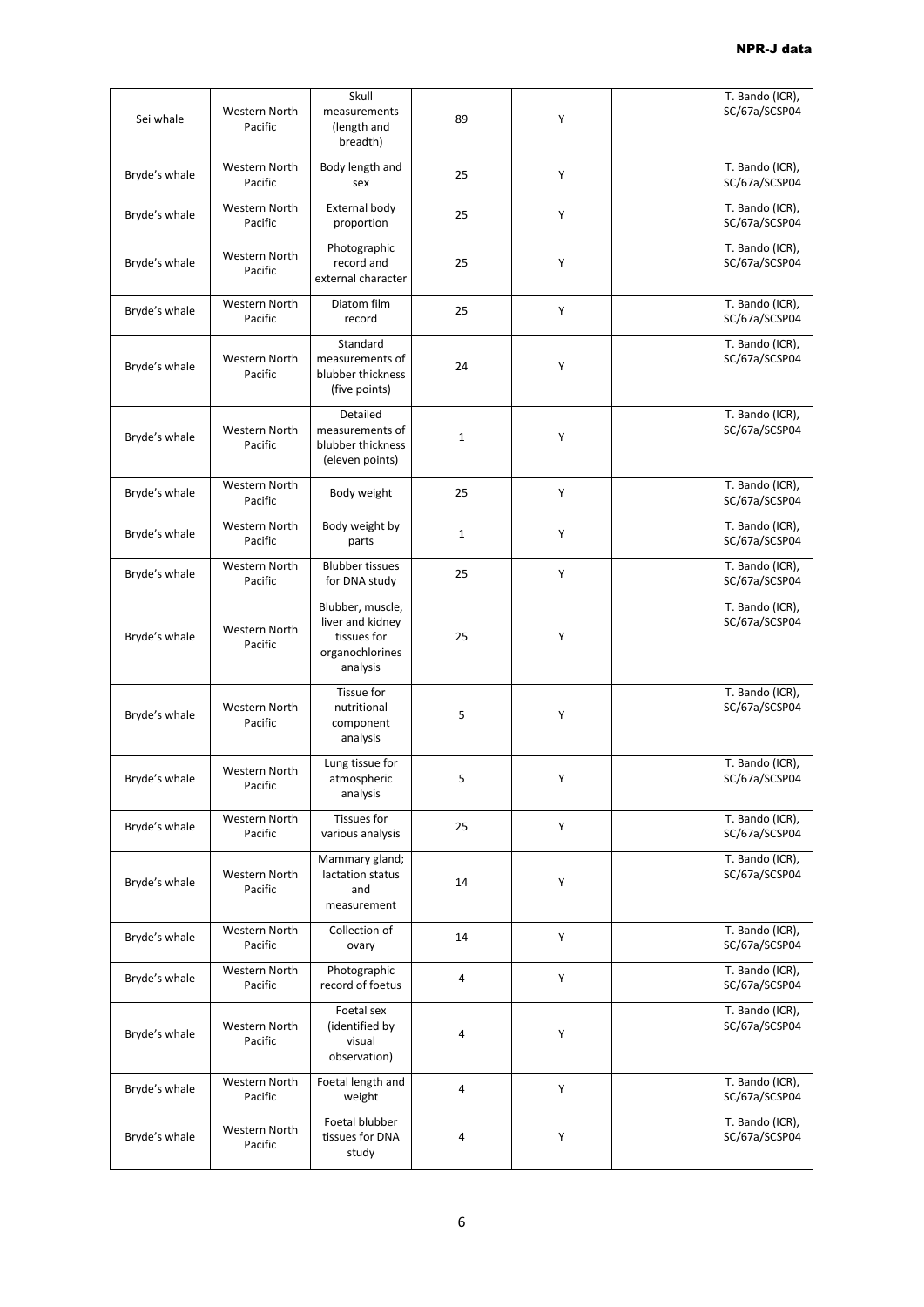| Bryde's whale | <b>Western North</b><br>Pacific | Testis; weight and<br>histological<br>sample           | 11           | Y | T. Bando (ICR),<br>SC/67a/SCSP04 |
|---------------|---------------------------------|--------------------------------------------------------|--------------|---|----------------------------------|
| Bryde's whale | <b>Western North</b><br>Pacific | Collection of<br>plasma sample                         | 25           | Y | T. Bando (ICR),<br>SC/67a/SCSP04 |
| Bryde's whale | Western North<br>Pacific        | Stomach content,<br>conventional<br>record             | 25           | Y | T. Bando (ICR),<br>SC/67a/SCSP04 |
| Bryde's whale | <b>Western North</b><br>Pacific | Weight of<br>stomach content<br>in each<br>compartment | 25           | Y | T. Bando (ICR),<br>SC/67a/SCSP04 |
| Bryde's whale | <b>Western North</b><br>Pacific | Stomach contents<br>for feeding study                  | 15           | Y | T. Bando (ICR),<br>SC/67a/SCSP04 |
| Bryde's whale | <b>Western North</b><br>Pacific | Record of<br>external parasites                        | 25           | Y | T. Bando (ICR),<br>SC/67a/SCSP04 |
| Bryde's whale | <b>Western North</b><br>Pacific | Record of internal<br>parasites                        | 25           | Υ | T. Bando (ICR),<br>SC/67a/SCSP04 |
| Bryde's whale | Western North<br>Pacific        | Earplug for age<br>determination                       | 25           | Y | T. Bando (ICR),<br>SC/67a/SCSP04 |
| Bryde's whale | <b>Western North</b><br>Pacific | Lens for age<br>determination                          | 25           | Y | T. Bando (ICR),<br>SC/67a/SCSP04 |
| Bryde's whale | <b>Western North</b><br>Pacific | Vertebral<br>epiphyses sample                          | 25           | Y | T. Bando (ICR),<br>SC/67a/SCSP04 |
| Bryde's whale | <b>Western North</b><br>Pacific | Brain weight                                           | $\mathbf{1}$ | Y | T. Bando (ICR),<br>SC/67a/SCSP04 |
| Bryde's whale | <b>Western North</b><br>Pacific | Skull<br>measurements<br>(length and<br>breadth)       | 23           | Υ | T. Bando (ICR),<br>SC/67a/SCSP04 |
| Bryde's whale | <b>Western North</b><br>Pacific | Testis tissues for<br>morphological<br>study           | $\mathbf 1$  | Υ | T. Bando (ICR),<br>SC/67a/SCSP04 |

# JARPN II Coastal component (Sanriku-spring) (2016)

| Species               | Area/stock                      | Samples and Data                                                  | No. collected | Archived (Y/N) | No. analysed* | Contact<br>person/institute<br>and references |
|-----------------------|---------------------------------|-------------------------------------------------------------------|---------------|----------------|---------------|-----------------------------------------------|
| Common minke<br>whale | <b>Western North</b><br>Pacific | Body length and<br>sex                                            | 16            | Υ              |               | G. Yasunaga (ICR),<br>SC/67a/SCSP03           |
| Common minke<br>whale | Western North<br>Pacific        | External body<br>proportion                                       | 16            | Υ              |               | G. Yasunaga (ICR),<br>SC/67a/SCSP03           |
| Common minke<br>whale | Western North<br>Pacific        | Photographic<br>record and<br>external character                  | 16            | Υ              |               | G. Yasunaga (ICR),<br>SC/67a/SCSP03           |
| Common minke<br>whale | Western North<br>Pacific        | Diatom film<br>record                                             | 16            | Υ              |               | G. Yasunaga (ICR),<br>SC/67a/SCSP03           |
| Common minke<br>whale | <b>Western North</b><br>Pacific | Body scar record                                                  | 16            | Υ              |               | G. Yasunaga (ICR),<br>SC/67a/SCSP03           |
| Common minke<br>whale | <b>Western North</b><br>Pacific | Measurements of<br>blubber thickness<br>(five points)             | 16            | Υ              |               | G. Yasunaga (ICR),<br>SC/67a/SCSP03           |
| Common minke<br>whale | Western North<br>Pacific        | Detailed<br>measurements of<br>blubber thickness<br>$(11$ points) | 1             | Υ              |               | G. Yasunaga (ICR),<br>SC/67a/SCSP03           |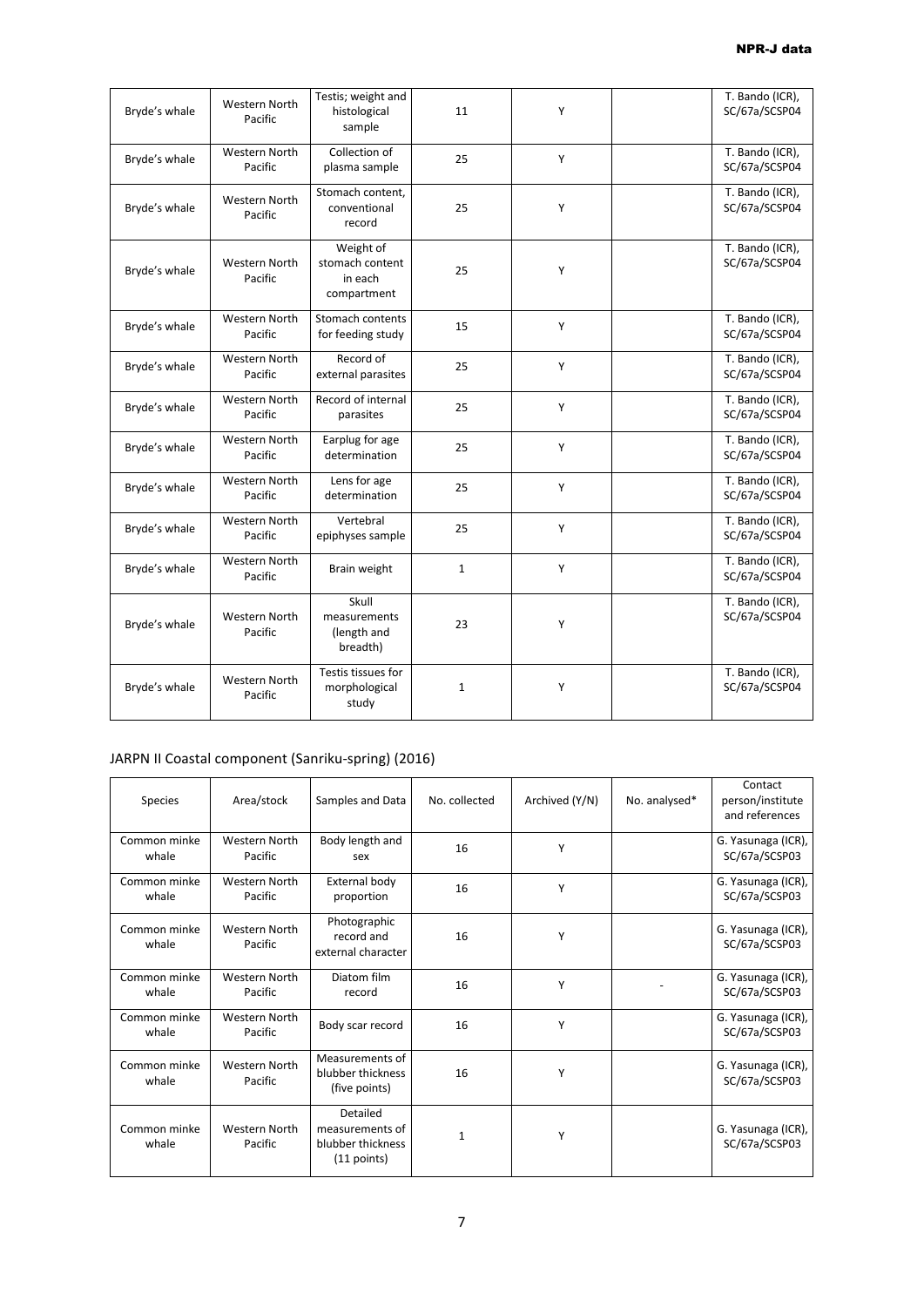| Common minke<br>whale | Western North<br>Pacific | Whole body<br>weight                                                                                 | 16             | Υ | G. Yasunaga (ICR),<br>SC/67a/SCSP03 |
|-----------------------|--------------------------|------------------------------------------------------------------------------------------------------|----------------|---|-------------------------------------|
| Common minke<br>whale | Western North<br>Pacific | Body weight by<br>parts                                                                              | $\mathbf{1}$   | Y | G. Yasunaga (ICR),<br>SC/67a/SCSP03 |
| Common minke<br>whale | Western North<br>Pacific | Skin tissues for<br>DNA study                                                                        | 16             | Y | G. Yasunaga (ICR),<br>SC/67a/SCSP03 |
| Common minke<br>whale | Western North<br>Pacific | Muscle, liver,<br>kidney, spleen,<br>blubber, heart<br>and ventral<br>groove for various<br>analysis | 16             | Υ | G. Yasunaga (ICR),<br>SC/67a/SCSP03 |
| Common minke<br>whale | Western North<br>Pacific | Urine for various<br>analysis                                                                        | 6              | Υ | G. Yasunaga (ICR),<br>SC/67a/SCSP03 |
| Common minke<br>whale | Western North<br>Pacific | Muscle, liver,<br>kidney, and<br>blubber for heavy<br>metal analysis                                 | 16             | Υ | G. Yasunaga (ICR),<br>SC/67a/SCSP03 |
| Common minke<br>whale | Western North<br>Pacific | Muscle, liver,<br>kidney, and<br>blubber for<br>organochlorine<br>analysis                           | 16             | Υ | G. Yasunaga (ICR),<br>SC/67a/SCSP03 |
| Common minke<br>whale | Western North<br>Pacific | Collection of<br>blood plasma                                                                        | 13             | Y | G. Yasunaga (ICR),<br>SC/67a/SCSP03 |
| Common minke<br>whale | Western North<br>Pacific | Muscle and<br>vertebra for lipid<br>analysis                                                         | $\mathbf{1}$   | Υ | G. Yasunaga (ICR),<br>SC/67a/SCSP03 |
| Common minke<br>whale | Western North<br>Pacific | Mammary grand;<br>lactation status,<br>measurement<br>and histological<br>sample                     | 9              | Υ | G. Yasunaga (ICR),<br>SC/67a/SCSP03 |
| Common minke<br>whale | Western North<br>Pacific | Uterine horn;<br>measurements<br>and endometrium<br>sample                                           | 9              | Υ | G. Yasunaga (ICR),<br>SC/67a/SCSP03 |
| Common minke<br>whale | Western North<br>Pacific | Collection of<br>ovary                                                                               | 9              | Y | G. Yasunaga (ICR),<br>SC/67a/SCSP03 |
| Common minke<br>whale | Western North<br>Pacific | Testis weight and<br>histological<br>sample                                                          | $\overline{7}$ | Y | G. Yasunaga (ICR),<br>SC/67a/SCSP03 |
| Common minke<br>whale | Western North<br>Pacific | Stomach<br>contents,<br>convenient record                                                            | 16             | Y | G. Yasunaga (ICR),<br>SC/67a/SCSP03 |
| Common minke<br>whale | Western North<br>Pacific | Volume and<br>weight of<br>stomach content<br>in each<br>compartment                                 | 16             | Υ | G. Yasunaga (ICR),<br>SC/67a/SCSP03 |
| Common minke<br>whale | Western North<br>Pacific | Observation of<br>marine debris in<br>stomach                                                        | 16             | Υ | G. Yasunaga (ICR),<br>SC/67a/SCSP03 |
| Common minke<br>whale | Western North<br>Pacific | Collection of<br>stomach contents<br>for feeding study                                               | 16             | Υ | G. Yasunaga (ICR),<br>SC/67a/SCSP03 |
| Common minke<br>whale | Western North<br>Pacific | Record of<br>external parasites                                                                      | 16             | Υ | G. Yasunaga (ICR),<br>SC/67a/SCSP03 |
| Common minke<br>whale | Western North<br>Pacific | Earplug for age<br>determination                                                                     | 15             | Υ | G. Yasunaga (ICR),<br>SC/67a/SCSP03 |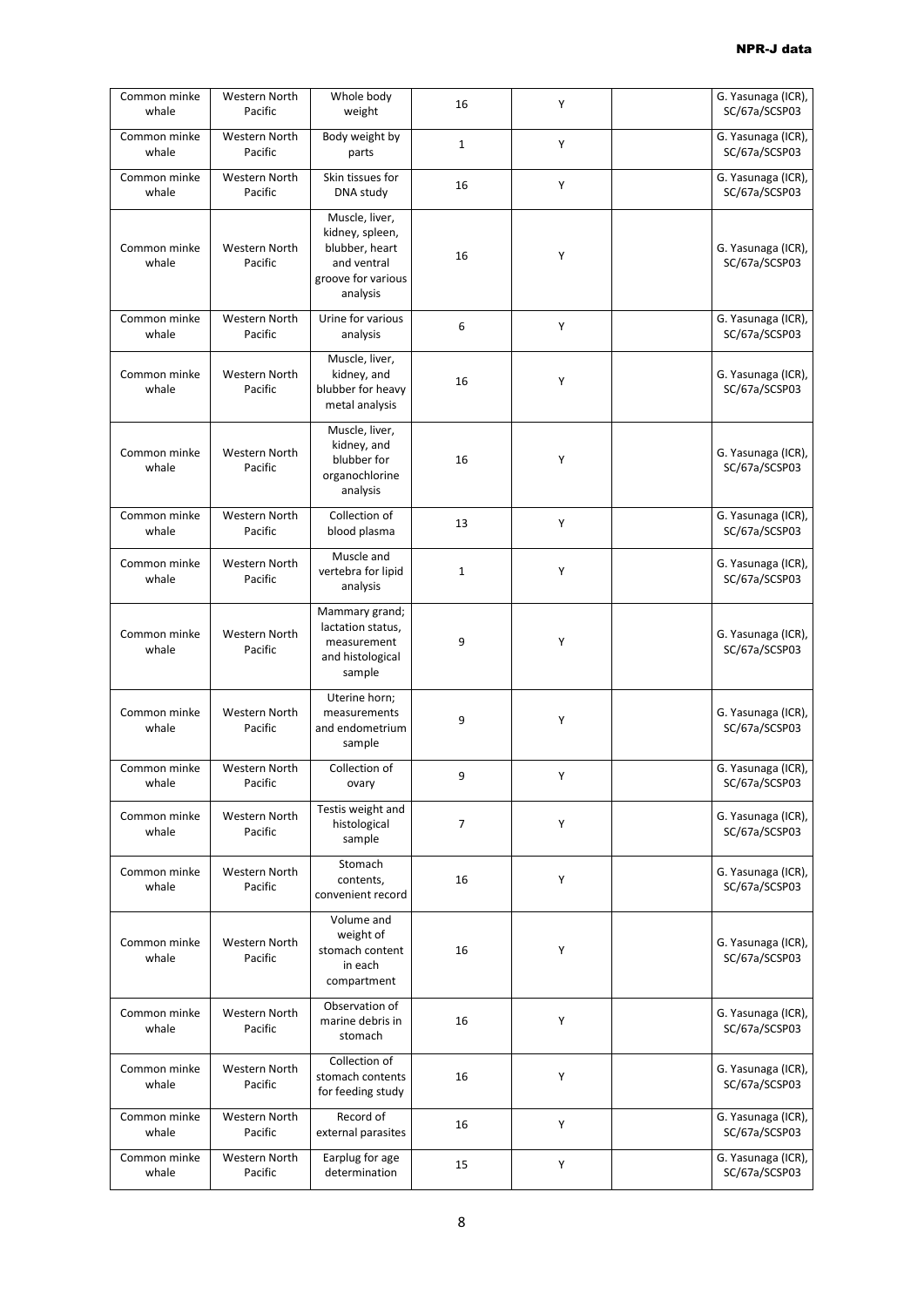| Common minke<br>whale | Western North<br>Pacific        | Eye lens for age<br>determination                                            | 16 | Y | G. Yasunaga (ICR),<br>SC/67a/SCSP03 |
|-----------------------|---------------------------------|------------------------------------------------------------------------------|----|---|-------------------------------------|
| Common minke<br>whale | <b>Western North</b><br>Pacific | Largest baleen<br>plate for<br>morphologic<br>study and age<br>determination | 3  | Υ | G. Yasunaga (ICR),<br>SC/67a/SCSP03 |
| Common minke<br>whale | <b>Western North</b><br>Pacific | Baleen plate<br>measurements<br>(length and<br>breadth)                      | 16 | Y | G. Yasunaga (ICR),<br>SC/67a/SCSP03 |
| Common minke<br>whale | <b>Western North</b><br>Pacific | Photographic<br>record of baleen<br>plate series                             | 16 | Y | G. Yasunaga (ICR),<br>SC/67a/SCSP03 |
| Common minke<br>whale | <b>Western North</b><br>Pacific | Length of baleen<br>series                                                   | 16 | Y | G. Yasunaga (ICR),<br>SC/67a/SCSP03 |
| Common minke<br>whale | <b>Western North</b><br>Pacific | Vertebral<br>epiphyses sample                                                | 5  | Υ | G. Yasunaga (ICR),<br>SC/67a/SCSP03 |
| Common minke<br>whale | <b>Western North</b><br>Pacific | Number of ribs                                                               | 16 | Y | G. Yasunaga (ICR),<br>SC/67a/SCSP03 |
| Common minke<br>whale | <b>Western North</b><br>Pacific | Skull<br>measurement<br>(length and<br>breadth)                              | 16 | Y | G. Yasunaga (ICR),<br>SC/67a/SCSP03 |
| Common minke<br>whale | Western North<br>Pacific        | Skull<br>measurement<br>(detail)                                             | 11 | Y | G. Yasunaga (ICR),<br>SC/67a/SCSP03 |
| Common minke<br>whale | <b>Western North</b><br>Pacific | Measurements of<br>flipper pigment                                           | 13 | Y | G. Yasunaga (ICR),<br>SC/67a/SCSP03 |
| Common minke<br>whale | <b>Western North</b><br>Pacific | Measurement of<br>skull around nasal<br>born                                 | 8  | Υ | G. Yasunaga (ICR),<br>SC/67a/SCSP03 |

# JARPN II-Coastal (Kushiro in autumn) (2016)

| species               | Area/stock                      | Samples and Data                                      | No. collected | Archived (Y/N) | No. analysed* | Contact<br>person/institute<br>and references |
|-----------------------|---------------------------------|-------------------------------------------------------|---------------|----------------|---------------|-----------------------------------------------|
| Common minke<br>whale | <b>Western North</b><br>Pacific | Body length and<br>sex                                | 21            | Υ              |               | H. Yoshida<br>(NRIFSF),<br>SC/67a/SCSP07      |
| Common minke<br>whale | <b>Western North</b><br>Pacific | External body<br>proportion                           | 21            | Υ              |               | H. Yoshida<br>(NRIFSF),<br>SC/67a/SCSP07      |
| Common minke<br>whale | <b>Western North</b><br>Pacific | Photographic<br>record and<br>external character      | 21            | Υ              |               | H. Yoshida<br>(NRIFSF),<br>SC/67a/SCSP07      |
| Common minke<br>whale | <b>Western North</b><br>Pacific | Diatom film<br>record                                 | 21            | Υ              |               | H. Yoshida<br>(NRIFSF),<br>SC/67a/SCSP07      |
| Common minke<br>whale | <b>Western North</b><br>Pacific | Body scar record                                      | 21            | Υ              |               | H. Yoshida<br>(NRIFSF),<br>SC/67a/SCSP07      |
| Common minke<br>whale | <b>Western North</b><br>Pacific | Measurements of<br>blubber thickness<br>(five points) | 21            | Υ              |               | H. Yoshida<br>(NRIFSF),<br>SC/67a/SCSP07      |
| Common minke<br>whale | <b>Western North</b><br>Pacific | Measurements of<br>blubber thickness<br>$(11$ points) | 1             | Υ              |               | H. Yoshida<br>(NRIFSF),<br>SC/67a/SCSP07      |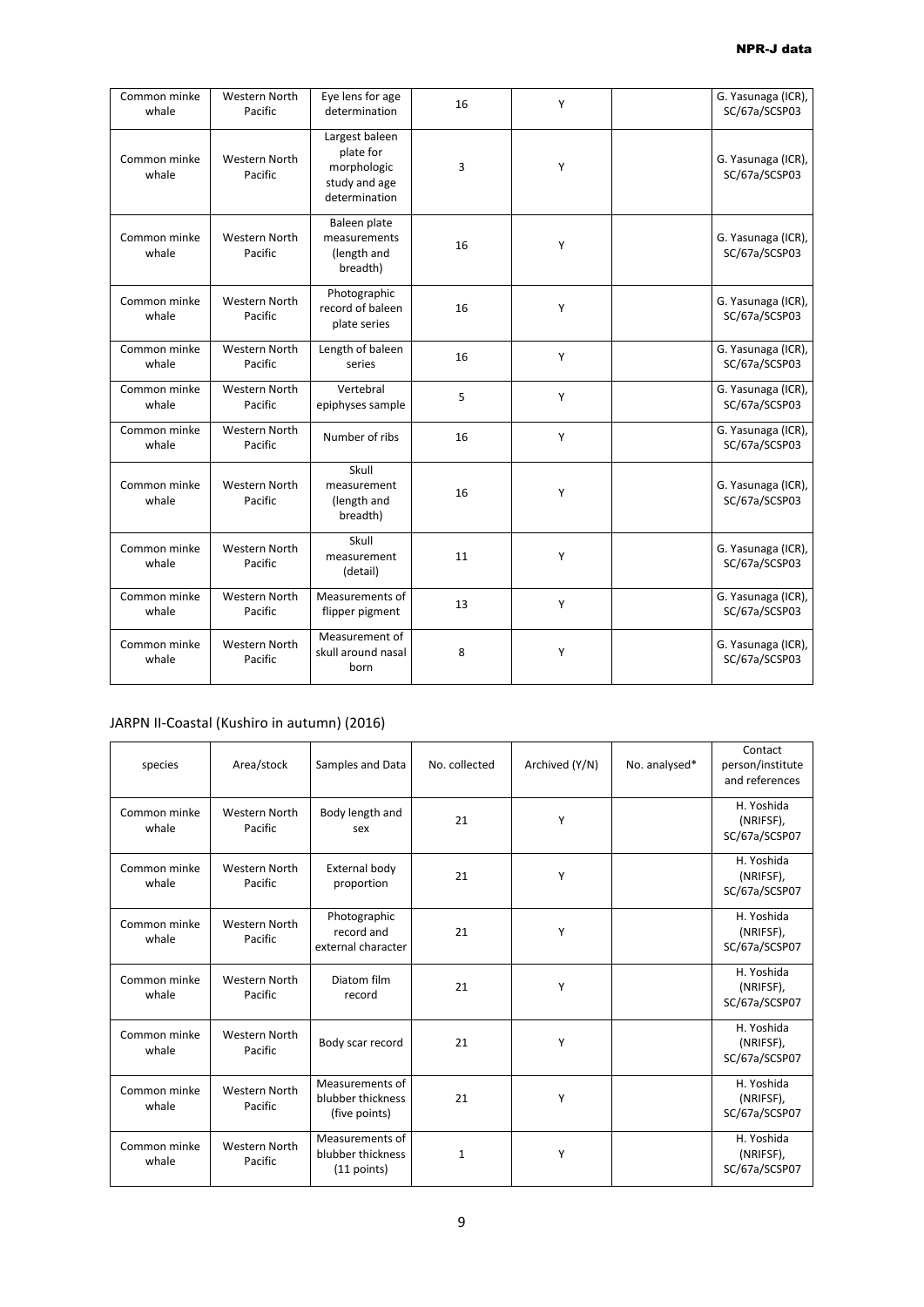| Common minke<br>whale | Western North<br>Pacific        | Body weight                                                                                       | 21          | Υ | H. Yoshida<br>(NRIFSF),<br>SC/67a/SCSP07 |
|-----------------------|---------------------------------|---------------------------------------------------------------------------------------------------|-------------|---|------------------------------------------|
| Common minke<br>whale | Western North<br>Pacific        | Body weight by<br>parts                                                                           | $\mathbf 1$ | Υ | H. Yoshida<br>(NRIFSF),<br>SC/67a/SCSP07 |
| Common minke<br>whale | Western North<br>Pacific        | Skin tissues for<br>DNA analysis                                                                  | 21          | Υ | H. Yoshida<br>(NRIFSF),<br>SC/67a/SCSP07 |
| Common minke<br>whale | Western North<br>Pacific        | Muscle, liver,<br>kidney, spleen,<br>blubber, hart, and<br>ventral groove for<br>various analysis | 21          | Υ | H. Yoshida<br>(NRIFSF),<br>SC/67a/SCSP07 |
| Common minke<br>whale | Western North<br>Pacific        | Urine for various<br>analysis                                                                     | 3           | Υ | H. Yoshida<br>(NRIFSF),<br>SC/67a/SCSP07 |
| Common minke<br>whale | Western North<br>Pacific        | Muscle, liver,<br>kidney, and<br>blubber for heavy<br>metal analysis                              | 21          | Υ | H. Yoshida<br>(NRIFSF),<br>SC/67a/SCSP07 |
| Common minke<br>whale | Western North<br>Pacific        | Muscle, liver,<br>kidney, and<br>blubber for<br>organochlorine<br>analysis                        | 21          | Υ | H. Yoshida<br>(NRIFSF),<br>SC/67a/SCSP07 |
| Common minke<br>whale | Western North<br>Pacific        | Collection of<br>blood plasma                                                                     | 18          | Υ | H. Yoshida<br>(NRIFSF),<br>SC/67a/SCSP07 |
| Common minke<br>whale | Western North<br>Pacific        | Mammary grand;<br>lactation status,<br>measurement<br>and histological<br>sample                  | 13          | Y | H. Yoshida<br>(NRIFSF),<br>SC/67a/SCSP07 |
| Common minke<br>whale | <b>Western North</b><br>Pacific | Uterine horn;<br>measurement<br>and endometrium<br>sample                                         | 13          | Υ | H. Yoshida<br>(NRIFSF),<br>SC/67a/SCSP07 |
| Common minke<br>whale | Western North<br>Pacific        | Collection of<br>ovary                                                                            | 13          | Υ | H. Yoshida<br>(NRIFSF),<br>SC/67a/SCSP07 |
| Common minke<br>whale | Western North<br>Pacific        | Testis weight and<br>histological<br>sample                                                       | 8           | Υ | H. Yoshida<br>(NRIFSF),<br>SC/67a/SCSP07 |
| Common minke<br>whale | Western North<br>Pacific        | Foetal length and<br>weight                                                                       | 3           | Υ | H. Yoshida<br>(NRIFSF),<br>SC/67a/SCSP07 |
| Common minke<br>whale | Western North<br>Pacific        | <b>External body</b><br>measurements of<br>foetus                                                 | 3           | Υ | H. Yoshida<br>(NRIFSF),<br>SC/67a/SCSP07 |
| Common minke<br>whale | Western North<br>Pacific        | Skin tissues for<br>DNA study of<br>foetus                                                        | 3           | Υ | H. Yoshida<br>(NRIFSF),<br>SC/67a/SCSP07 |
| Common minke<br>whale | Western North<br>Pacific        | Muscle, liver,<br>kidney, heart,<br>blubber and skin<br>tissues of foetus                         | 3           | Υ | H. Yoshida<br>(NRIFSF),<br>SC/67a/SCSP07 |
| Common minke<br>whale | Western North<br>Pacific        | Eye lens of foetus<br>for age<br>determination                                                    | 3           | Υ | H. Yoshida<br>(NRIFSF),<br>SC/67a/SCSP07 |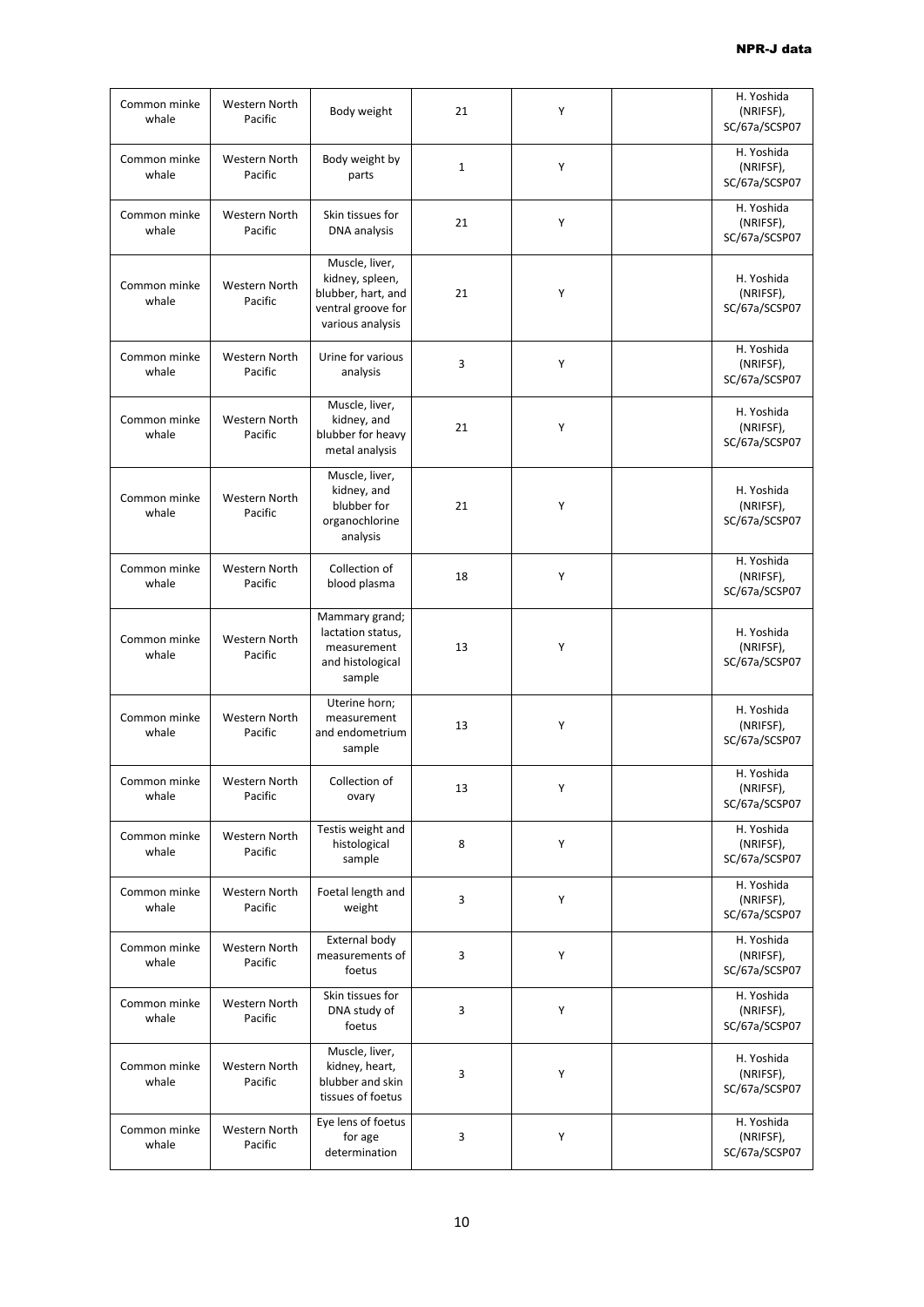| Common minke<br>whale | Western North<br>Pacific | Collection of<br>foetus                                              | $\overline{2}$ | Υ | H. Yoshida<br>(NRIFSF),<br>SC/67a/SCSP07 |
|-----------------------|--------------------------|----------------------------------------------------------------------|----------------|---|------------------------------------------|
| Common minke<br>whale | Western North<br>Pacific | Stomach content,<br>conventional<br>record                           | 21             | Υ | H. Yoshida<br>(NRIFSF),<br>SC/67a/SCSP07 |
| Common minke<br>whale | Western North<br>Pacific | Volume and<br>weight of<br>stomach content<br>in each<br>compartment | 21             | Υ | H. Yoshida<br>(NRIFSF),<br>SC/67a/SCSP07 |
| Common minke<br>whale | Western North<br>Pacific | Observation of<br>marine debris in<br>stomach                        | 21             | Υ | H. Yoshida<br>(NRIFSF),<br>SC/67a/SCSP07 |
| Common minke<br>whale | Western North<br>Pacific | Collection of<br>stomach contents<br>for feeding study               | 21             | Y | H. Yoshida<br>(NRIFSF),<br>SC/67a/SCSP07 |
| Common minke<br>whale | Western North<br>Pacific | Record of<br>external Parasites                                      | 21             | Y | H. Yoshida<br>(NRIFSF),<br>SC/67a/SCSP07 |
| Common minke<br>whale | Western North<br>Pacific | Earplug for age<br>determination                                     | 21             | Y | H. Yoshida<br>(NRIFSF),<br>SC/67a/SCSP07 |
| Common minke<br>whale | Western North<br>Pacific | Eye lens for age<br>determination                                    | 21             | Υ | H. Yoshida<br>(NRIFSF),<br>SC/67a/SCSP07 |
| Common minke<br>whale | Western North<br>Pacific | Baleen plate<br>measurements<br>(length and<br>breadth)              | 21             | Υ | H. Yoshida<br>(NRIFSF),<br>SC/67a/SCSP07 |
| Common minke<br>whale | Western North<br>Pacific | Photographic<br>record of baleen<br>plate series                     | 21             | Υ | H. Yoshida<br>(NRIFSF),<br>SC/67a/SCSP07 |
| Common minke<br>whale | Western North<br>Pacific | Length of baleen<br>series                                           | 21             | Υ | H. Yoshida<br>(NRIFSF),<br>SC/67a/SCSP07 |
| Common minke<br>whale | Western North<br>Pacific | Vertebral<br>epiphyses sample                                        | 20             | Υ | H. Yoshida<br>(NRIFSF),<br>SC/67a/SCSP07 |
| Common minke<br>whale | Western North<br>Pacific | Number of ribs                                                       | 21             | Υ | H. Yoshida<br>(NRIFSF),<br>SC/67a/SCSP07 |
| Common minke<br>whale | Western North<br>Pacific | Skull<br>measurement<br>(length and<br>breadth)                      | 21             | Υ | H. Yoshida<br>(NRIFSF),<br>SC/67a/SCSP07 |
| Common minke<br>whale | Western North<br>Pacific | Measurements of<br>flipper pigment                                   | 21             | Υ | H. Yoshida<br>(NRIFSF),<br>SC/67a/SCSP07 |
| Common minke<br>whale | Western North<br>Pacific | Content of large<br>intestine                                        | 5              | Υ | H. Yoshida<br>(NRIFSF),<br>SC/67a/SCSP07 |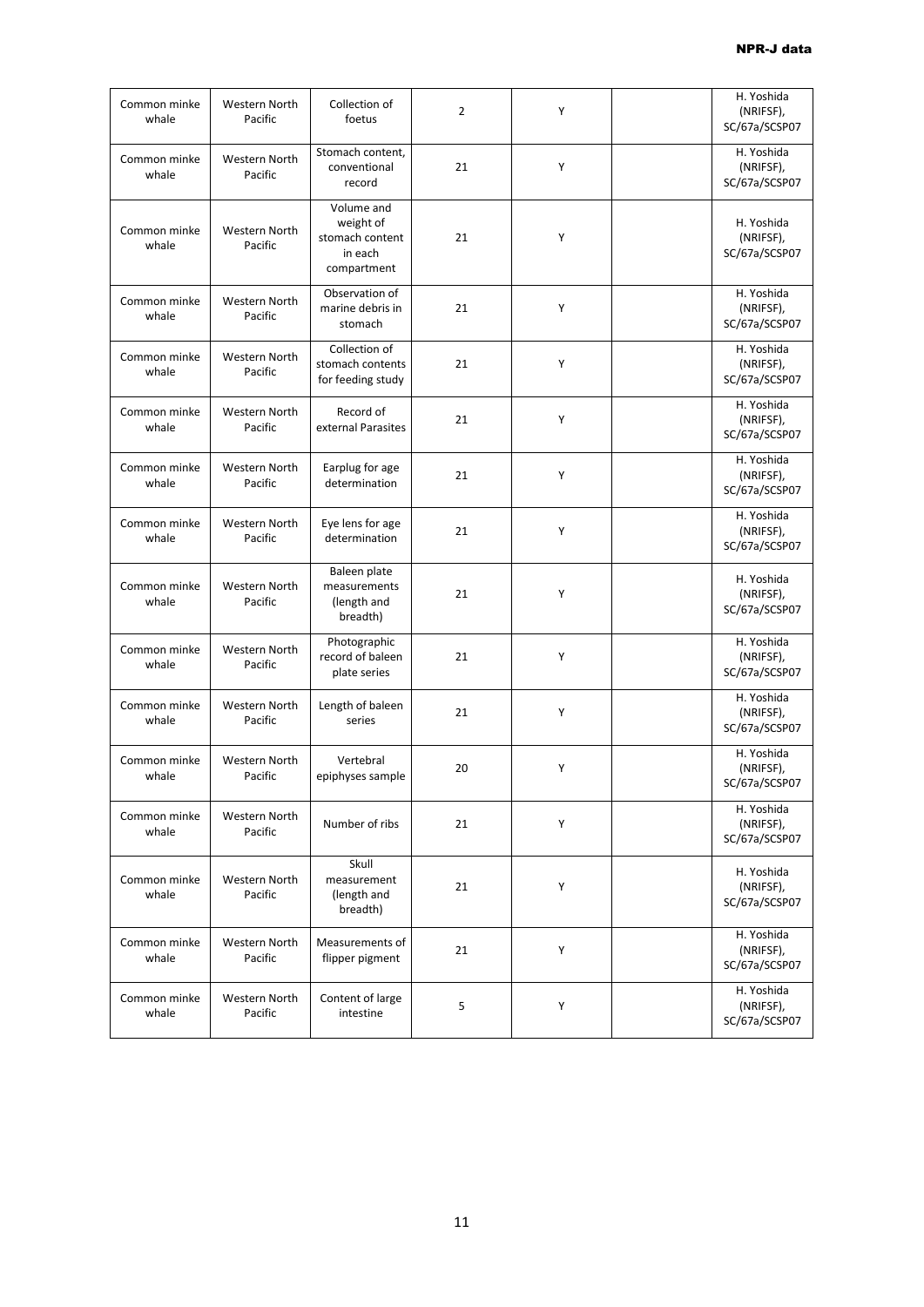## NEWREP-A (2016/17)

| Species                  | Area/stock   | Samples and data                                         | No. collected | Archived (Y/N) | No. analysed* | Contact<br>person/institute<br>and references |
|--------------------------|--------------|----------------------------------------------------------|---------------|----------------|---------------|-----------------------------------------------|
| Antarctic minke<br>whale | Area III, IV | Body length and<br>sex                                   | 333           | Υ              |               | T. Mogoe (ICR),<br>SC/67a/SCSP05              |
| Antarctic minke<br>whale | Area III, IV | External body<br>proportion                              | 333           | Υ              |               | T. Mogoe (ICR),<br>SC/67a/SCSP05              |
| Antarctic minke<br>whale | Area III, IV | Photographic<br>record and<br>external character         | 333           | Υ              |               | T. Mogoe (ICR),<br>SC/67a/SCSP05              |
| Antarctic minke<br>whale | Area III, IV | Diatom film<br>record                                    | 333           | Υ              |               | T. Mogoe (ICR),<br>SC/67a/SCSP05              |
| Antarctic minke<br>whale | Area III, IV | Measurements of<br>blubber thickness                     | 333           | Υ              |               | T. Mogoe (ICR),<br>SC/67a/SCSP05              |
| Antarctic minke<br>whale | Area III, IV | Body weight                                              | 333           | Y              |               | T. Mogoe (ICR),<br>SC/67a/SCSP05              |
| Antarctic minke<br>whale | Area III, IV | Body weight by<br>parts                                  | 6             | Υ              |               | T. Mogoe (ICR),<br>SC/67a/SCSP05              |
| Antarctic minke<br>whale | Area III, IV | <b>Blubber tissues</b><br>for DNA study                  | 333           | Υ              |               | T. Mogoe (ICR),<br>SC/67a/SCSP05              |
| Antarctic minke<br>whale | Area III, IV | <b>Tissues for</b><br>chemical study                     | 333           | Υ              |               | T. Mogoe (ICR),<br>SC/67a/SCSP05              |
| Antarctic minke<br>whale | Area III, IV | <b>Tissues for</b><br>physiological<br>study             | 333           | Υ              |               | T. Mogoe (ICR),<br>SC/67a/SCSP05              |
| Antarctic minke<br>whale | Area III, IV | Mammary gland;<br>lactation status<br>and<br>measurement | 178           | Υ              |               | T. Mogoe (ICR),<br>SC/67a/SCSP05              |
| Antarctic minke<br>whale | Area III, IV | Collection of<br>ovary                                   | 178           | Υ              |               | T. Mogoe (ICR),<br>SC/67a/SCSP05              |
| Antarctic minke<br>whale | Area III, IV | Foetal number,<br>sex, length and<br>weight              | 107           | Υ              |               | T. Mogoe (ICR),<br>SC/67a/SCSP05              |
| Antarctic minke<br>whale | Area III, IV | Collection of<br>plasma sample                           | 241           | Y              |               | T. Mogoe (ICR),<br>SC/67a/SCSP05              |
| Antarctic minke<br>whale | Area III, IV | Measurement of<br>testis weight                          | 155           | Υ              |               | T. Mogoe (ICR),<br>SC/67a/SCSP05              |
| Antarctic minke<br>whale | Area III, IV | Collection of<br>testis tissue                           | 155           | Υ              |               | T. Mogoe (ICR),<br>SC/67a/SCSP05              |
| Antarctic minke<br>whale | Area III, IV | Stomach content,<br>freshness and<br>weight              | 333           | Υ              |               | T. Mogoe (ICR),<br>SC/67a/SCSP05              |
| Antarctic minke<br>whale | Area III, IV | Stomach contents<br>for feeding study                    | 51            | Υ              |               | T. Mogoe (ICR),<br>SC/67a/SCSP05              |
| Antarctic minke<br>whale | Area III, IV | Record of internal<br>and external<br>parasites          | 333           | Υ              |               | T. Mogoe (ICR),<br>SC/67a/SCSP05              |
| Antarctic minke<br>whale | Area III, IV | Earplug for age<br>determination                         | 333           | Υ              |               | T. Mogoe (ICR),<br>SC/67a/SCSP05              |
| Antarctic minke<br>whale | Area III, IV | Ocular lens for<br>age<br>determination                  | 331           | Υ              |               | T. Mogoe (ICR),<br>SC/67a/SCSP05              |
| Antarctic minke<br>whale | Area III, IV | Baleen plate for<br>age<br>determination                 | 54            | Υ              |               | T. Mogoe (ICR),<br>SC/67a/SCSP05              |